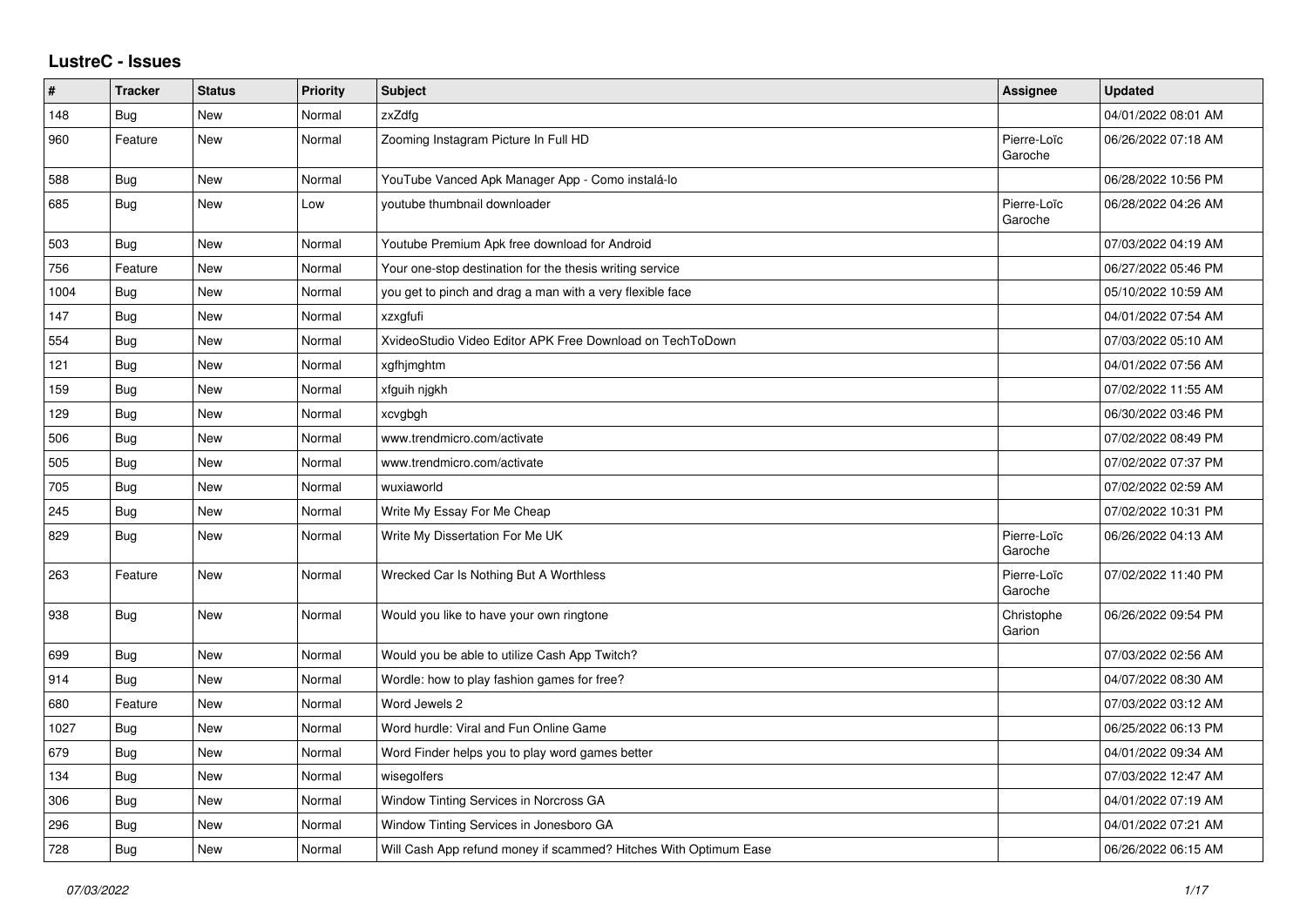| $\sharp$ | <b>Tracker</b> | <b>Status</b> | Priority | <b>Subject</b>                                                             | <b>Assignee</b>        | <b>Updated</b>      |
|----------|----------------|---------------|----------|----------------------------------------------------------------------------|------------------------|---------------------|
| 538      | <b>Bug</b>     | New           | Normal   | Will cash app refund money if scammed quickly?                             |                        | 06/27/2022 10:25 AM |
| 878      | Bug            | New           | Normal   | Wie ist instazoom hilfreich beim Herunterladen von Instagram-Profilbildern |                        | 04/08/2022 09:28 PM |
| 776      | Bug            | New           | Normal   | Wibargain                                                                  |                        | 07/02/2022 09:26 AM |
| 587      | Bug            | New           | Normal   | Why Picsart Pro Offers Great Features                                      |                        | 07/03/2022 03:54 AM |
| 701      | Bug            | New           | Normal   | Why Law Essay Helper UK is Necessary?                                      |                        | 07/01/2022 10:04 PM |
| 922      | Bug            | New           | Normal   | Why Is The Need For Assignment Writing Services?                           |                        | 07/03/2022 04:49 AM |
| 757      | Bug            | New           | Normal   | Why Is Issue of Car Maintenance so Famous for the Consumers?               |                        | 04/01/2022 09:01 AM |
| 963      | Feature        | New           | Normal   | Why I am not getting cool cash app card designs- call experts              |                        | 06/26/2022 07:52 AM |
| 540      | Bug            | <b>New</b>    | Normal   | Why Haven't I Received My Cash App Card? Can I get t the reasons behind it |                        | 06/29/2022 09:42 AM |
| 78       | Bug            | In Progress   | Normal   | Why generate MCDC conditions for constant flows?                           | Pierre-Loïc<br>Garoche | 04/01/2022 08:08 AM |
| 637      | Feature        | <b>New</b>    | Normal   | Why do the Outlook rules not work in my account?                           |                        | 07/02/2022 06:55 AM |
| 884      | Bug            | New           | Normal   | Why do Subway Surfers popular                                              |                        | 04/01/2022 09:16 AM |
| 880      | Bug            | New           | Normal   | Why do Subway Surfers popular                                              |                        | 04/01/2022 09:16 AM |
| 551      | Bug            | New           | Normal   | Why Do Students Need Online Best Dissertation Writing Services?            |                        | 07/01/2022 10:05 PM |
| 713      | Bug            | New           | High     | Why Cupcake 2048 is a addictive game?                                      | Pierre-Loïc<br>Garoche | 04/01/2022 09:34 AM |
| 208      | Bug            | New           | Normal   | Why Cash app won't let me send money if scammed?                           |                        | 04/01/2022 08:54 AM |
| 188      | Bug            | New           | Normal   | Why are university students buying assignments online?                     | Pierre-Loïc<br>Garoche | 07/03/2022 12:27 AM |
| 707      | Bug            | New           | Normal   | Why Accounting Assignments Are Beneficial For The Students?                | Pierre-Loïc<br>Garoche | 07/02/2022 03:30 AM |
| 1008     | Bug            | New           | Normal   | Who was the first black woman to anchor a newscast?                        |                        | 05/10/2022 03:13 PM |
| 802      | Bug            | <b>New</b>    | Normal   | Who Is an ETL Engineer                                                     |                        | 07/02/2022 06:40 AM |
| 801      | Bug            | New           | Normal   | Who Is an ETL Engineer                                                     |                        | 07/02/2022 05:26 AM |
| 800      | Bug            | <b>New</b>    | Normal   | Who Is an ETL Engineer                                                     |                        | 07/03/2022 02:50 AM |
| 799      | Bug            | New           | Normal   | Who Is an ETL Engineer                                                     |                        | 07/01/2022 11:11 PM |
| 798      | Bug            | New           | Normal   | Who Is an ETL Engineer                                                     |                        | 07/02/2022 09:12 PM |
| 1123     | Bug            | New           | Normal   | Where To Watch FIFA World Cup 2022                                         |                        | 06/24/2022 03:51 AM |
| 920      | Bug            | New           | Normal   | Where I Can Get Essay Writing Services?                                    |                        | 04/11/2022 08:35 AM |
| 1107     | Feature        | New           | High     | Where do you have to find an application to watch news and sports videos?  | Christophe<br>Garion   | 06/29/2022 10:16 AM |
| 768      | Bug            | New           | Normal   | Where can you buy best jackets online?                                     |                        | 06/26/2022 01:50 PM |
| 793      | Feature        | New           | Urgent   | Where can I find cheap FIFA coins?                                         | Pierre-Loïc<br>Garoche | 07/02/2022 11:00 AM |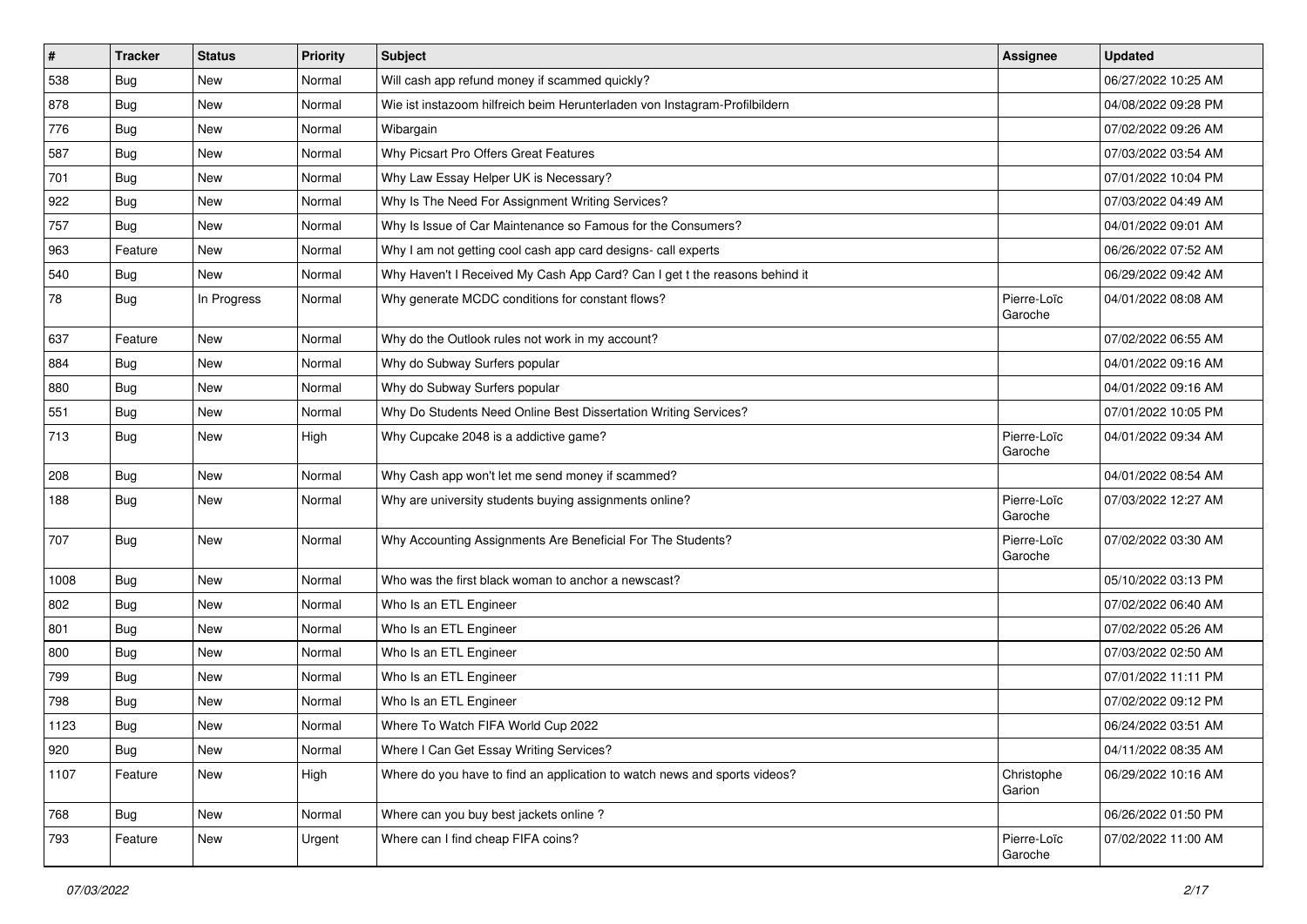| $\vert$ # | <b>Tracker</b> | <b>Status</b> | <b>Priority</b> | Subject                                                                    | <b>Assignee</b>        | <b>Updated</b>      |
|-----------|----------------|---------------|-----------------|----------------------------------------------------------------------------|------------------------|---------------------|
| 300       | Bug            | New           | Normal          | Wheels Powder Coating Services in Norcross GA                              |                        | 04/15/2022 01:45 PM |
| 223       | Bug            | New           | Normal          | WhatsApp Plus: Download, Update and Themes                                 |                        | 07/03/2022 12:00 AM |
| 1099      | Feature        | New           | Normal          | Whatsapp Plus - A New Way Of Communicating                                 |                        | 06/28/2022 07:57 AM |
| 560       | Bug            | New           | Normal          | Whatsapp Aero - Make Your Phone Auto Connect                               |                        | 04/01/2022 09:28 AM |
| 605       | Feature        | New           | Normal          | What will the future of logo design be like?                               |                        | 07/02/2022 09:01 AM |
| 1094      | Bug            | New           | Normal          | What time does direct deposit hit Cash App?                                |                        | 06/14/2022 03:27 PM |
| 1125      | Bug            | New           | Normal          | What is Wordscapes?                                                        |                        | 06/24/2022 09:05 AM |
| 868       | Feature        | New           | Normal          | What Is the Role of a Graphic Designer?                                    | Pierre-Loïc<br>Garoche | 04/01/2022 09:12 AM |
| 1043      | Bug            | New           | Normal          | What Is The Right Way To Troubleshoot Cash App Transfer Failed Problems?   |                        | 05/25/2022 01:16 PM |
| 927       | Feature        | New           | Normal          | What Is The Right Way To Troubleshoot Cash App Transfer Failed Problems?   |                        | 04/12/2022 05:54 AM |
| 523       | Bug            | New           | Normal          | What Is The Right Google Account Recovery Aid To Regain Account Access?    | Pierre-Loïc<br>Garoche | 07/03/2022 05:18 AM |
| 836       | <b>Bug</b>     | New           | Normal          | What Is The Required Amount To Pay As Cash App Clearance Fee?              |                        | 04/01/2022 09:00 AM |
| 636       | Bug            | New           | Normal          | What is the most popular furniture color?                                  |                        | 07/02/2022 09:47 PM |
| 520       | Bug            | New           | Normal          | What Is The Major Role Of Cash.app/Help and Support Page?                  |                        | 07/03/2022 01:47 AM |
| 569       | Bug            | New           | Normal          | What is the incoming and outgoing mail server for Outlook IMAP settings?   | Pierre-Loïc<br>Garoche | 07/02/2022 02:34 PM |
| 570       | Bug            | New           | Normal          | What is Sutton bank cash app customer service phone number?                | Pierre-Loïc<br>Garoche | 07/02/2022 10:33 AM |
| 580       | Bug            | New           | High            | What is Narrative Essay?                                                   | Christophe<br>Garion   | 06/26/2022 04:49 PM |
| 1105      | Bug            | New           | High            | What is Mahjong online?                                                    |                        | 06/28/2022 03:47 AM |
| 496       | <b>Bug</b>     | New           | Normal          | What is Live NetTV?                                                        |                        | 07/03/2022 01:18 AM |
| 761       | Bug            | New           | Normal          | What is it about basketball that makes it so popular in the United States? | Corentin<br>Lauverjat  | 07/03/2022 12:59 AM |
| 792       | Bug            | New           | Normal          | What is Google Camera Mod?                                                 |                        | 06/27/2022 10:20 AM |
| 853       | Bug            | New           | Normal          | what is dr laser                                                           |                        | 04/01/2022 09:13 AM |
| 585       | Bug            | <b>New</b>    | Normal          | What is cash app help number?                                              |                        | 06/26/2022 06:21 PM |
| 764       | Bug            | New           | Normal          | What is available to see what I can watch HBO Max?                         |                        | 07/02/2022 12:16 AM |
| 279       | Bug            | New           | High            | What is an essential feature of an internal communications app?            |                        | 07/02/2022 11:14 PM |
| 667       | Bug            | New           | Normal          | What Is a Ringtone?                                                        |                        | 07/02/2022 07:12 PM |
| 477       | Bug            | New           | Normal          | What Does Online Coupon Mean?                                              |                        | 07/01/2022 01:48 PM |
| 1112      | Bug            | New           | Normal          | What Cash App Policy Says If Random Person Sent Me Money On Cash App?      |                        | 06/27/2022 02:39 AM |
| 1078      | Bug            | New           | Normal          | What Bank Is Cash App On Plaid? Find Clarity And Assistance                |                        | 06/15/2022 11:56 AM |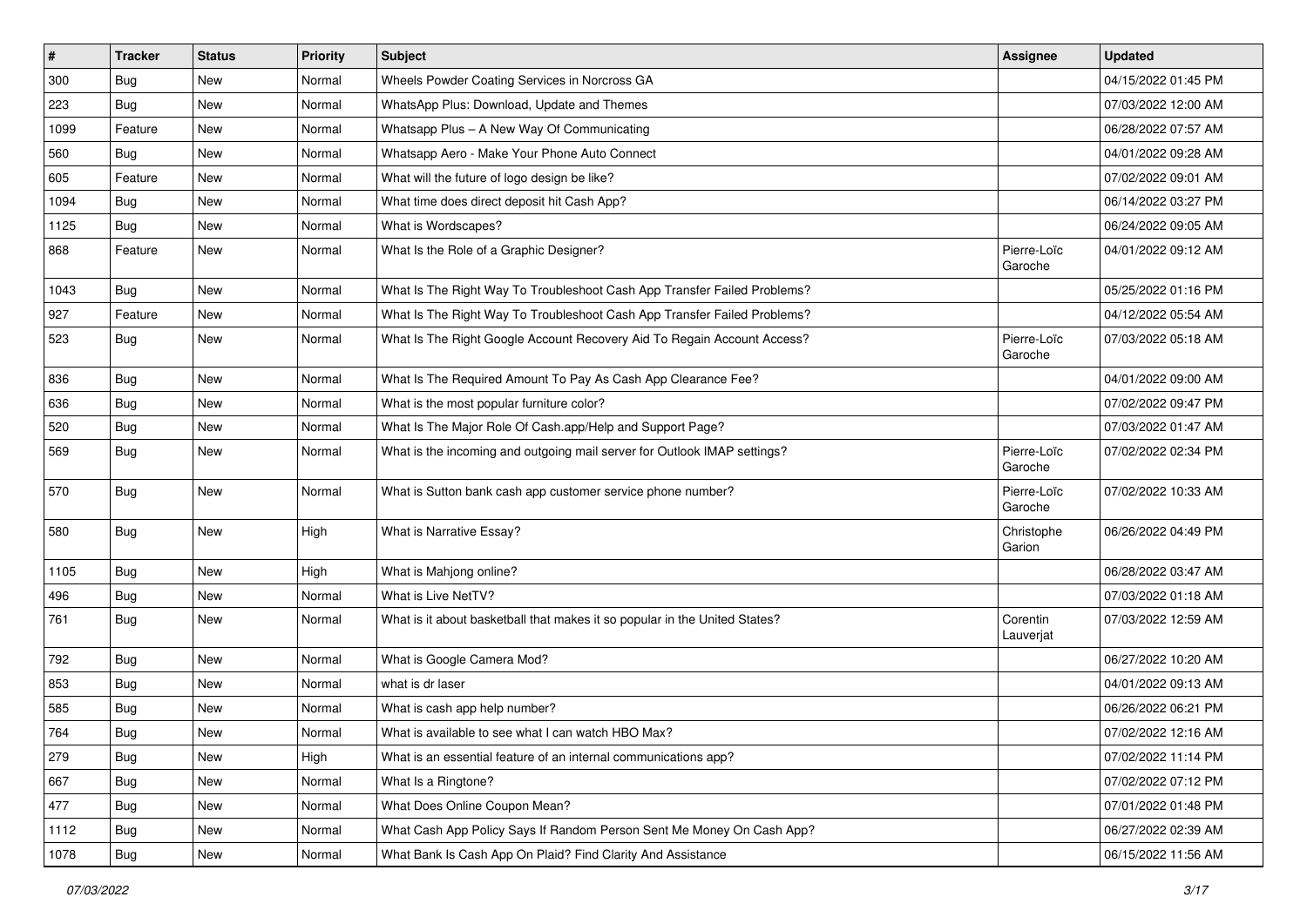| $\vert$ # | <b>Tracker</b> | <b>Status</b> | <b>Priority</b> | Subject                                                                       | <b>Assignee</b>        | <b>Updated</b>      |
|-----------|----------------|---------------|-----------------|-------------------------------------------------------------------------------|------------------------|---------------------|
| 281       | Feature        | New           | Normal          | what are the types of Ringtones?                                              | Anonymous              | 07/03/2022 04:26 AM |
| 1010      | Bug            | New           | Normal          | what are the requirements to borrow money from cash app ? cash app borrow app | Pierre-Loïc<br>Garoche | 05/11/2022 09:29 AM |
| 675       | Bug            | New           | Normal          | What Are Smart Tactics To Fix Cash App Transfer Failed Hurdles?               |                        | 06/27/2022 09:51 AM |
| 559       | Bug            | New           | High            | What Are Permission For Applications like Facebook Sending MMS?               |                        | 07/01/2022 05:19 PM |
| 725       | Feature        | New           | Normal          | What are memo writing services design                                         |                        | 07/03/2022 03:19 AM |
| 857       | Bug            | New           | Normal          | Welcome to the world of classic retro games                                   |                        | 04/01/2022 09:13 AM |
| 686       | Bug            | New           | Normal          | Welcome To The Most Demandable Mahipalpur Escorts Agency                      |                        | 06/27/2022 03:45 PM |
| 548       | Bug            | New           | Normal          | Web N Logo Design                                                             |                        | 06/28/2022 08:24 AM |
| 542       | Bug            | New           | Normal          | Web N Logo Design                                                             |                        | 07/03/2022 05:19 AM |
| 260       | Bug            | New           | Normal          | Web Design Services Near Me                                                   |                        | 07/01/2022 06:00 PM |
| 555       | <b>Bug</b>     | New           | Normal          | web design development in hyderabad                                           |                        | 07/02/2022 01:13 AM |
| 264       | Bug            | New           | Normal          | We Buy Your Unwanted Car                                                      | Corentin<br>Lauverjat  | 07/01/2022 09:12 PM |
| 658       | Bug            | New           | Normal          | Watermelon Nutrition Facts And Health Benefits                                |                        | 06/29/2022 06:46 PM |
| 314       | Bug            | <b>New</b>    | Normal          | Water Extraction Services in Virginia Beach VA                                |                        | 04/01/2022 07:25 AM |
| 313       | Bug            | New           | Normal          | Water Extraction Services in Virginia Beach VA                                |                        | 07/02/2022 02:48 AM |
| 331       | Bug            | <b>New</b>    | Normal          | Water Extraction Services in Norfolk VA                                       |                        | 07/03/2022 03:07 AM |
| 346       | Bug            | New           | Normal          | Water Extraction Services in Chesapeake VA                                    |                        | 04/01/2022 07:15 AM |
| 968       | Feature        | New           | Normal          | watch nfl online free live streaming                                          |                        | 06/25/2022 11:52 PM |
| 974       | Bug            | New           | Normal          | Watch NCAA Football Live Streaming Free                                       |                        | 06/26/2022 05:33 PM |
| 969       | Bug            | New           | Normal          | Watch NCAA Football Live Match Free                                           |                        | 06/28/2022 01:31 PM |
| 1095      | Feature        | <b>New</b>    | High            | Want to Know the Best CV Makers in Dubai?                                     |                        | 06/20/2022 06:29 AM |
| 584       | Bug            | New           | Normal          | Want the cash app customer service number to check balance?                   |                        | 07/02/2022 07:36 PM |
| 1036      | Bug            | New           | Normal          | <b>VPS Material</b>                                                           |                        | 05/18/2022 09:34 PM |
| 981       | Bug            | <b>New</b>    | Normal          | VidMate Mod APK                                                               |                        | 06/28/2022 11:24 AM |
| 620       | Bug            | New           | Normal          | Viagra Meds: Fastest & Quick Delivery On Your Doorstep - USA                  |                        | 06/28/2022 04:33 AM |
| 607       | Bug            | New           | Normal          | Vex 5                                                                         |                        | 06/27/2022 11:24 PM |
| 722       | Bug            | New           | Normal          | Vergrößern Sie Instagram-Fotos mit instazoom                                  | Christophe<br>Garion   | 06/28/2022 07:21 AM |
| 292       | <b>Bug</b>     | New           | Normal          | Venmo to Cash App Transfer Of Money- Explore Here                             |                        | 07/03/2022 02:49 AM |
| 1001      | Bug            | New           | Normal          | Venmo Keep Saying Error?                                                      |                        | 06/27/2022 02:20 AM |
| 301       | Bug            | New           | Normal          | Vehicle Electronics Services in Norcross GA                                   |                        | 04/01/2022 07:18 AM |
| 125       | <b>Bug</b>     | New           | Normal          | vbvnm                                                                         |                        | 04/01/2022 07:55 AM |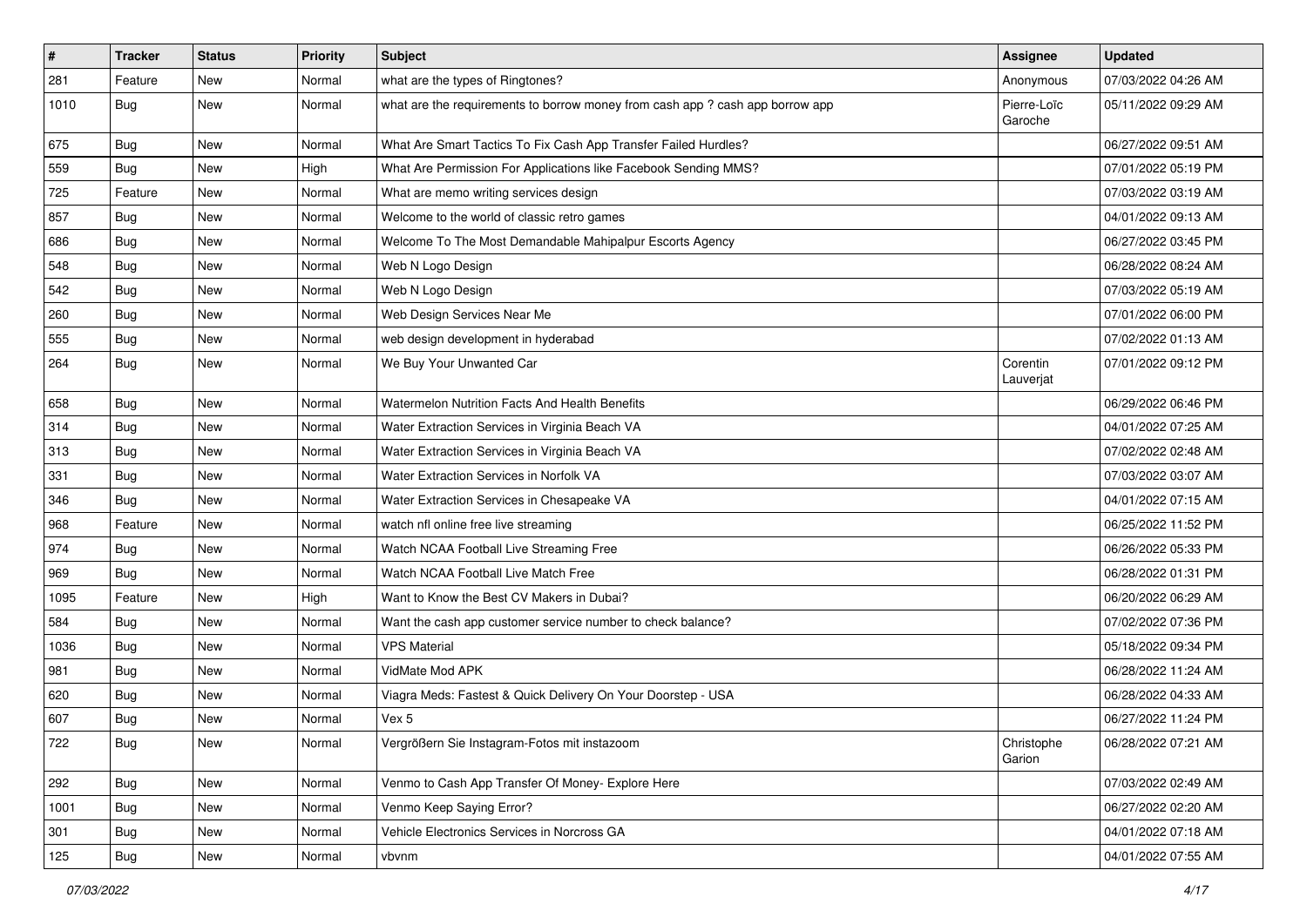| $\vert$ # | <b>Tracker</b> | <b>Status</b> | <b>Priority</b> | <b>Subject</b>                                                                   | Assignee               | <b>Updated</b>      |
|-----------|----------------|---------------|-----------------|----------------------------------------------------------------------------------|------------------------|---------------------|
| 1066      | Feature        | New           | High            | Using the default Routerlogin.net web address for setup                          |                        | 05/31/2022 12:16 PM |
| 624       | Bug            | New           | Normal          | Use go with the Driving Directions for your go                                   |                        | 07/01/2022 08:59 PM |
| 153       | Bug            | New           | Normal          | urgent loan online                                                               | Christophe<br>Garion   | 07/01/2022 09:18 PM |
| 464       | Bug            | New           | Normal          | Upholstery Cleaning Westchester MA                                               |                        | 07/02/2022 07:19 AM |
| 440       | Bug            | New           | Normal          | Upholstery Cleaning Watertown MA                                                 |                        | 04/01/2022 07:49 AM |
| 415       | Bug            | New           | Normal          | Upholstery Cleaning Somerville MA                                                |                        | 04/01/2022 07:48 AM |
| 324       | <b>Bug</b>     | New           | Normal          | Upholstery Cleaning Services in Virginia Beach VA                                |                        | 04/01/2022 07:26 AM |
| 339       | Bug            | New           | Normal          | Upholstery Cleaning Services in Norfolk VA                                       |                        | 06/17/2022 04:36 AM |
| 355       | Bug            | New           | Normal          | Upholstery Cleaning Services in Chesapeake VA                                    |                        | 04/01/2022 07:14 AM |
| 448       | Bug            | New           | Normal          | Upholstery Cleaning Quincy MA                                                    |                        | 04/01/2022 07:48 AM |
| 432       | Bug            | New           | Normal          | Upholstery Cleaning Newton MA                                                    |                        | 04/01/2022 07:50 AM |
| 456       | Bug            | New           | Normal          | Upholstery Cleaning Medford MA                                                   |                        | 04/01/2022 07:28 AM |
| 423       | Bug            | New           | Normal          | Upholstery Cleaning Brookline MA                                                 |                        | 04/01/2022 07:46 AM |
| 407       | Bug            | New           | Normal          | Upholstery Cleaning Boston MA                                                    |                        | 04/01/2022 07:47 AM |
| 472       | Bug            | New           | Normal          | Upholstery Cleaning Arlington MA                                                 |                        | 04/01/2022 07:31 AM |
| 513       | Bug            | New           | Normal          | Unlock cash app account using the easy steps:                                    | Anonymous              | 07/02/2022 05:33 PM |
| 490       | Bug            | New           | Normal          | Unlock cash app account by getting quick solutions from the technical executives |                        | 07/02/2022 11:10 PM |
| 598       | Bug            | New           | Normal          | Universo s / f Download                                                          |                        | 07/02/2022 08:36 PM |
| 597       | Bug            | New           | Normal          | Universo s / f Download                                                          |                        | 06/29/2022 08:19 PM |
| 772       | Bug            | New           | Normal          | united airlines baggage policy                                                   |                        | 07/01/2022 07:30 PM |
| 771       | Bug            | New           | Normal          | united airlines baggage policy                                                   |                        | 07/01/2022 09:14 PM |
| 1093      | Bug            | New           | Normal          | Uniswap Exchange                                                                 | Christophe<br>Garion   | 06/14/2022 11:55 AM |
| 563       | Bug            | New           | Normal          | Understanding the Difference Between Free and Paid Mod Apks                      |                        | 07/03/2022 04:16 AM |
| 861       | Feature        | New           | Low             | Understanding Situational Depression                                             | Pierre-Loïc<br>Garoche | 04/01/2022 09:12 AM |
| 484       | Bug            | New           | Normal          | UK best essay writing service                                                    |                        | 07/03/2022 12:53 AM |
| 483       | Bug            | New           | Normal          | UK best essay writing service                                                    |                        | 07/02/2022 09:00 PM |
| 200       | Bug            | New           | Normal          | uiopi[o                                                                          |                        | 07/01/2022 09:03 PM |
| 168       | Bug            | New           | Normal          | UFC 256 Live Stream Online                                                       |                        | 07/03/2022 12:01 AM |
| 113       | Bug            | New           | Normal          | ufc 254 live                                                                     |                        | 07/01/2022 10:42 PM |
| 495       | Bug            | New           | Normal          | Twitch Clip Downloader Download Twitch Clips Online 2021                         |                        | 07/03/2022 04:23 AM |
| 661       | <b>Bug</b>     | New           | Normal          | Turbo VPN MOD APK Download                                                       |                        | 06/29/2022 11:57 AM |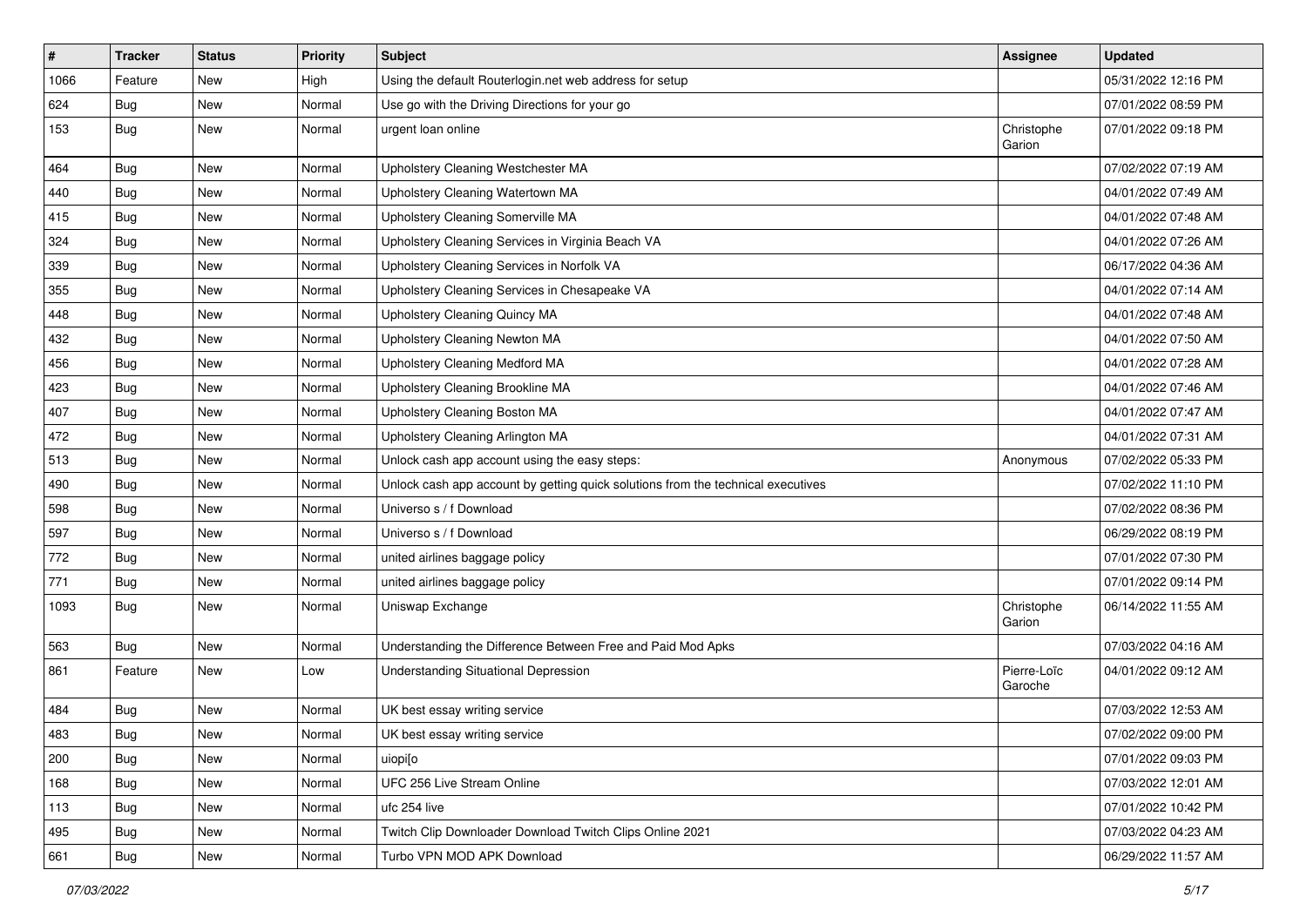| $\sharp$ | <b>Tracker</b> | <b>Status</b> | <b>Priority</b> | <b>Subject</b>                                                                                          | Assignee               | <b>Updated</b>      |
|----------|----------------|---------------|-----------------|---------------------------------------------------------------------------------------------------------|------------------------|---------------------|
| 1084     | <b>Bug</b>     | New           | Normal          | <b>Trippie Redd</b>                                                                                     |                        | 06/11/2022 09:05 AM |
| 131      | Bug            | New           | Normal          | triokids                                                                                                |                        | 04/01/2022 07:54 AM |
| 178      | Bug            | New           | Normal          | transparent lace wigs                                                                                   |                        | 07/02/2022 11:48 PM |
| 514      | <b>Bug</b>     | New           | Normal          | Trans-Caribbean                                                                                         |                        | 07/02/2022 07:41 PM |
| 909      | Bug            | New           | Normal          | Toca Life World APK                                                                                     |                        | 04/06/2022 04:52 AM |
| 908      | Bug            | New           | Normal          | Toca Life World APK                                                                                     |                        | 04/06/2022 03:18 AM |
| 844      | Bug            | New           | Normal          | To know Chime Routing Number call on the helpline number                                                |                        | 04/01/2022 08:58 AM |
| 837      | Bug            | New           | Normal          | To Create An Instagram Story                                                                            | Pierre-Loïc<br>Garoche | 04/01/2022 08:58 AM |
| 1114     | <b>Bug</b>     | <b>New</b>    | Normal          | To control the car, all you must do is click to go left or right and release the button to go straight. |                        | 06/29/2022 09:05 AM |
| 712      | Bug            | New           | Normal          | <b>Tips and Tricks</b>                                                                                  |                        | 06/29/2022 07:26 PM |
| 321      | <b>Bug</b>     | New           | Normal          | Tile & Grout Cleaning Services in Virginia Beach VA                                                     |                        | 06/29/2022 02:55 PM |
| 336      | Bug            | New           | Normal          | Tile & Grout Cleaning Services in Norfolk VA                                                            |                        | 07/03/2022 02:41 AM |
| 352      | <b>Bug</b>     | New           | Normal          | Tile & Grout Cleaning Services in Chesapeake VA                                                         |                        | 07/03/2022 04:58 AM |
| 945      | Bug            | New           | Normal          | TikTok 18 Mod Apk For Your Android                                                                      |                        | 04/13/2022 09:32 AM |
| 529      | Bug            | New           | Normal          | Thop TV APK - Free Download for Android                                                                 |                        | 07/02/2022 08:56 AM |
| 642      | <b>Bug</b>     | New           | Normal          | thong tin thoi tiet ngay hom nay                                                                        |                        | 07/01/2022 11:27 PM |
| 645      | Bug            | New           | Normal          | thong tin chinh xac nhat hom nay                                                                        |                        | 07/02/2022 10:14 AM |
| 639      | Bug            | New           | Normal          | thong tin chinh xac                                                                                     |                        | 07/02/2022 09:13 PM |
| 743      | Bug            | New           | Normal          | They promote 'pixel art' contests and a 'game jam' related to the work and figure of Carlos Casares     |                        | 06/28/2022 12:04 PM |
| 1065     | Bug            | New           | Normal          | The top foreign language training game in 2022                                                          |                        | 06/07/2022 04:05 AM |
| 891      | Bug            | New           | Normal          | The most interesting game today, have you tried it?                                                     |                        | 04/01/2022 09:17 AM |
| 512      | Bug            | New           | Normal          | The Importance Of Using Custom Writing Services                                                         |                        | 07/01/2022 04:39 PM |
| 672      | Bug            | New           | Normal          | The easiest way to delete ringtones on iPhone                                                           |                        | 07/02/2022 03:35 PM |
| 1033     | <b>Bug</b>     | New           | Normal          | The best slope 2 online games to play right now                                                         |                        | 05/17/2022 10:55 AM |
| 723      | Bug            | New           | High            | The best horror game in 2021                                                                            | Christophe<br>Garion   | 07/02/2022 05:16 PM |
| 674      | Bug            | New           | Normal          | The best game in 2021                                                                                   | Pierre-Loïc<br>Garoche | 07/02/2022 04:16 AM |
| 1028     | Bug            | New           | Normal          | The Best Free Online Game to Play with Friends                                                          |                        | 05/16/2022 05:00 AM |
| 625      | Bug            | New           | Normal          | The best free online driving directions tool                                                            |                        | 04/01/2022 09:28 AM |
| 930      | Bug            | New           | Normal          | The best free games online                                                                              |                        | 04/12/2022 09:05 AM |
| 932      | Bug            | New           | Normal          | The best epic, long-playing PC games will consume days of your life.                                    |                        | 05/15/2022 07:44 PM |
| 749      | <b>Bug</b>     | New           | Normal          | The Best Bubble Shooter Game for Android                                                                |                        | 06/26/2022 12:12 PM |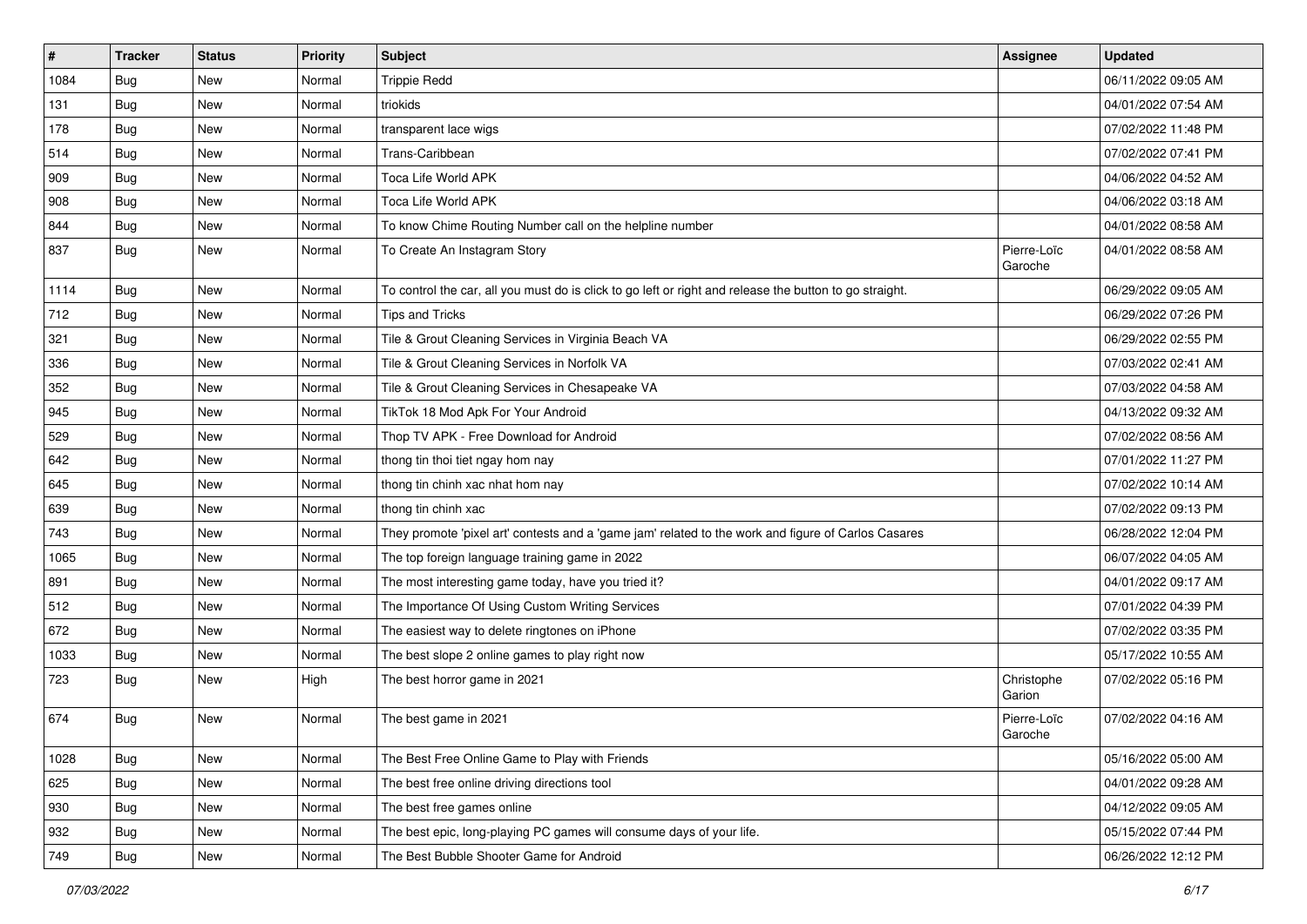| $\vert$ # | <b>Tracker</b> | <b>Status</b> | <b>Priority</b> | Subject                                                            | <b>Assignee</b>        | <b>Updated</b>      |
|-----------|----------------|---------------|-----------------|--------------------------------------------------------------------|------------------------|---------------------|
| 221       | Bug            | New           | Normal          | The Best APk                                                       |                        | 04/01/2022 08:49 AM |
| 246       | Bug            | New           | Normal          | The Beast App                                                      |                        | 07/03/2022 05:00 AM |
| 970       | Bug            | New           | Normal          | The Amount Of Time Does Cash App Direct Deposit Time Take?         |                        | 06/26/2022 07:32 PM |
| 1040      | Bug            | New           | Normal          | thabet                                                             |                        | 05/19/2022 08:05 PM |
| 482       | Bug            | <b>New</b>    | Normal          | <b>Text Window</b>                                                 |                        | 07/02/2022 01:10 PM |
| 498       | Bug            | New           | Normal          | Téléchargeur SoundCloud : SoundCloud en Mp3                        | Christophe<br>Garion   | 07/03/2022 01:48 AM |
| 961       | Bug            | New           | Normal          | TeaTv is an Android                                                |                        | 06/26/2022 02:02 PM |
| 644       | Bug            | New           | Normal          | <b>TeaTV App Review</b>                                            |                        | 06/27/2022 11:47 AM |
| 664       | Bug            | New           | Normal          | Tea TV Apk Download - The Best Way to Watch Movies Offline         |                        | 07/02/2022 02:20 AM |
| 691       | <b>Bug</b>     | New           | Normal          | tea garden dublin                                                  |                        | 04/01/2022 09:31 AM |
| 926       | Bug            | New           | Normal          | tavor 7                                                            |                        | 06/22/2022 05:08 PM |
| 925       | Bug            | New           | Normal          | tavor 7                                                            |                        | 06/15/2022 03:45 AM |
| 710       | Bug            | New           | Normal          | Take Necessary Assistance If You Are Unable Activate Cash App Card |                        | 07/03/2022 01:53 AM |
| 1070      | Feature        | New           | Normal          | <b>Tableau Consulting Expertise</b>                                |                        | 06/09/2022 11:50 AM |
| 1000      | Bug            | New           | Normal          | Super easy way to zoom photos and upload to Instagram              | Christophe<br>Garion   | 06/28/2022 06:14 PM |
| 1120      | Bug            | New           | Normal          | Summary of 5 best coloring apps on phones                          |                        | 06/26/2022 11:32 AM |
| 1011      | Bug            | New           | Normal          | Summary of 10 best coloring apps on phones                         |                        | 05/11/2022 10:58 AM |
| 140       | Bug            | New           | Normal          | sugarbalanceusa                                                    |                        | 07/01/2022 08:36 PM |
| 126       | Feature        | New           | Normal          | Stussy Air Force 1 replica                                         |                        | 07/02/2022 08:21 PM |
| 558       | Feature        | New           | Normal          | <b>Stunning Classic Sofas</b>                                      |                        | 07/03/2022 03:52 AM |
| 967       | Feature        | <b>New</b>    | Normal          | stream live nfl games free online                                  |                        | 06/26/2022 10:09 AM |
| 319       | Bug            | New           | Normal          | Steam Cleaning Services in Virginia Beach VA                       |                        | 04/01/2022 07:27 AM |
| 334       | Bug            | New           | Normal          | Steam Cleaning Services in Norfolk VA                              |                        | 04/01/2022 07:25 AM |
| 349       | Bug            | <b>New</b>    | Normal          | Steam Cleaning Services in Chesapeake VA                           |                        | 04/01/2022 07:14 AM |
| 309       | Bug            | New           | Normal          | Stain Removal Services in Virginia Beach VA                        |                        | 04/01/2022 07:19 AM |
| 327       | Bug            | New           | Normal          | Stain Removal Services in Norfolk VA                               |                        | 04/01/2022 07:26 AM |
| 342       | Bug            | New           | Normal          | Stain Removal Services in Chesapeake VA                            |                        | 04/01/2022 07:22 AM |
| 312       | Bug            | New           | Normal          | Stain Protection Services in Virginia Beach VA                     |                        | 07/03/2022 12:21 AM |
| 330       | Bug            | New           | Normal          | Stain Protection Services in Norfolk VA                            |                        | 04/01/2022 07:26 AM |
| 345       | Bug            | New           | Normal          | Stain Protection Services in Chesapeake VA                         |                        | 07/03/2022 12:07 AM |
| 814       | <b>Bug</b>     | New           | Normal          | Stage Fright Cure                                                  | Pierre-Loïc<br>Garoche | 06/28/2022 12:31 AM |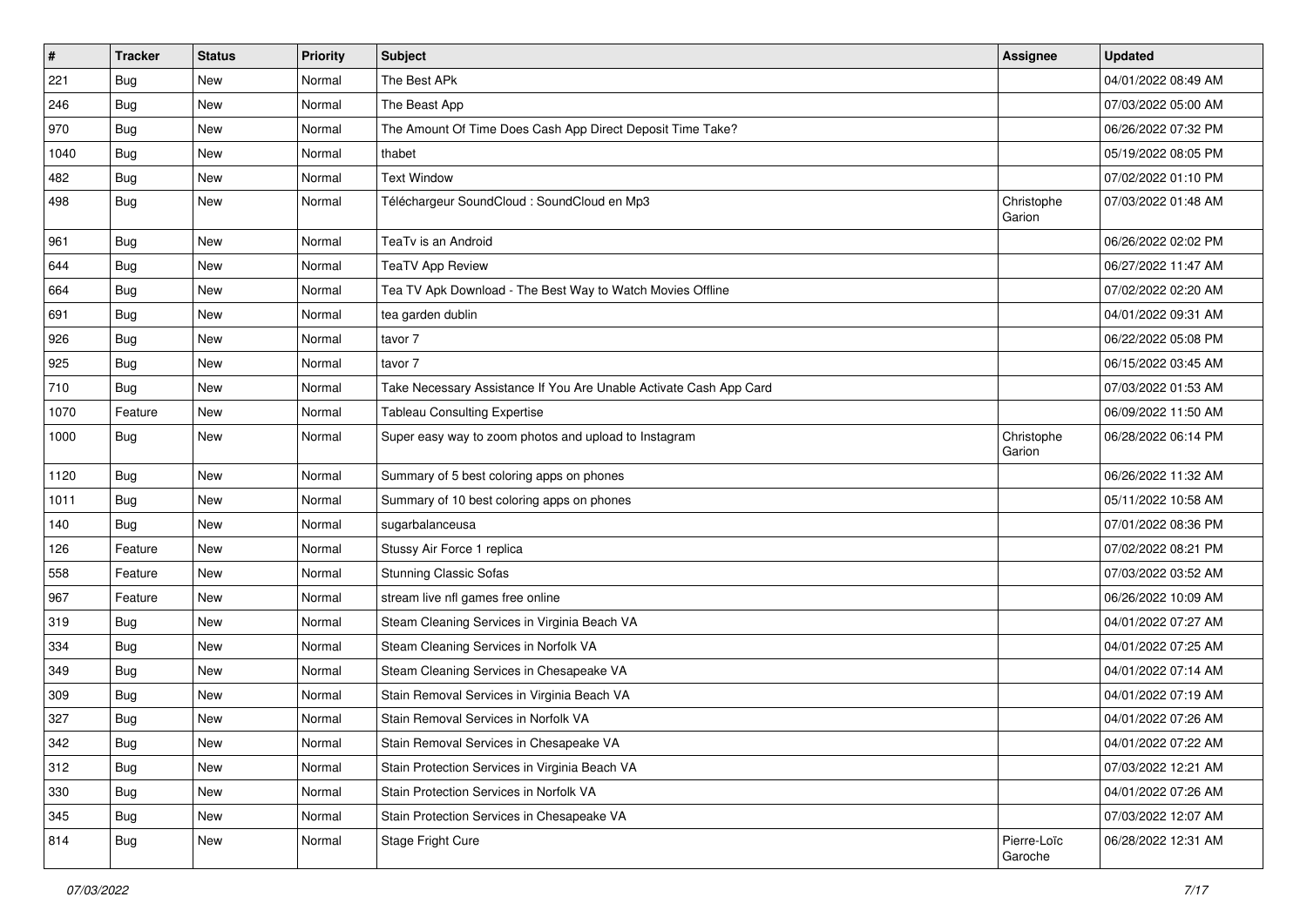| $\pmb{\#}$ | <b>Tracker</b> | <b>Status</b> | <b>Priority</b> | <b>Subject</b>                                                                       | Assignee               | <b>Updated</b>      |
|------------|----------------|---------------|-----------------|--------------------------------------------------------------------------------------|------------------------|---------------------|
| 773        | Bug            | New           | Normal          | Spades - Play online free                                                            |                        | 07/02/2022 08:02 AM |
| 526        | <b>Bug</b>     | <b>New</b>    | Normal          | Soundcloud to mp3 converter - Download Soundcloud songs                              |                        | 07/02/2022 10:23 PM |
| 869        | Bug            | New           | Normal          | Sonnerie Post Malone 2022                                                            |                        | 04/13/2022 11:05 AM |
| 141        | Feature        | New           | Normal          | Something about jerry curly                                                          |                        | 07/02/2022 10:58 PM |
| 718        | Bug            | New           | High            | Solve Complex Accounting Assignments                                                 | Hamza<br>Bourbouh      | 07/01/2022 05:23 PM |
| 222        | Bug            | <b>New</b>    | Normal          | Social Profile links                                                                 |                        | 07/03/2022 12:13 AM |
| 1048       | Bug            | New           | Normal          | So zeigen Sie ein Instagram-Profilbild an und vergrößern es                          |                        | 05/25/2022 06:56 AM |
| 992        | Bug            | New           | Normal          | So vergrößern Sie Ihr Instagram-Profilbild                                           |                        | 06/26/2022 11:29 PM |
| 576        | Bug            | New           | Normal          | So laden Sie ein Instagram-Bild herunter                                             |                        | 06/30/2022 06:17 PM |
| 1018       | Bug            | New           | Normal          | So erhalten Sie ein kostenloses Hörbuch                                              |                        | 07/02/2022 09:21 PM |
| 136        | Bug            | New           | Normal          | snappow                                                                              |                        | 06/29/2022 10:52 PM |
| 809        | Bug            | New           | Normal          | Smash Karts - immerse yourself in the exciting race                                  |                        | 07/02/2022 05:46 AM |
| 897        | Bug            | New           | Normal          | Slot Pulsa Pragmatic Play                                                            | Xavier Thirioux        | 04/01/2022 12:08 PM |
| 63         | Feature        | New           | Normal          | Skip normalization step in mutation generation if it possible                        | Pierre-Loïc<br>Garoche | 07/03/2022 02:50 AM |
| 1108       | Bug            | New           | Normal          | Six Guns Mod Apk Answers Your Questions                                              |                        | 06/26/2022 06:26 PM |
| 1109       | Feature        | New           | Normal          | Six Guns Mod Apk Answers Your Questions                                              | Christophe<br>Garion   | 06/26/2022 09:12 AM |
| 1110       | Bug            | New           | Normal          | Six Guns Mod Apk Answers Your Questions                                              | Pierre-Loïc<br>Garoche | 06/28/2022 06:26 PM |
| 931        | Feature        | New           | High            | Situs Judi Slot Online apel888                                                       | Pierre-Loïc<br>Garoche | 06/26/2022 01:07 AM |
| 808        | Bug            | New           | Normal          | Sinnvolle Guten-Morgen-Grüße                                                         |                        | 07/01/2022 03:27 AM |
| 567        | <b>Bug</b>     | New           | Normal          | Singapore assignment help                                                            |                        | 07/02/2022 01:44 PM |
| 72         | Bug            | New           | Normal          | Simulinkd does not match Lustre using EMF backend when using nested Merge expression | Pierre-Loïc<br>Garoche | 04/01/2022 08:06 AM |
| 500        | Bug            | New           | Normal          | Simply contact the technical team, to find the solution to cash app refund problems. | Pierre-Loïc<br>Garoche | 07/03/2022 04:43 AM |
| 898        | Bug            | New           | Normal          | Shadow Fight 2 Mod APK                                                               |                        | 04/02/2022 09:17 AM |
| 652        | Bug            | New           | Normal          | Sesame Health Benefits                                                               |                        | 07/01/2022 11:21 PM |
| 1055       | Bug            | New           | Normal          | seo apk                                                                              | Pierre-Loïc<br>Garoche | 05/27/2022 06:23 AM |
| 197        | <b>Bug</b>     | New           | Normal          | SBL JABORANDI PLUS HAIR OIL - COMPLETE SCALP CARE (100ML)                            |                        | 07/02/2022 10:48 PM |
| 199        | Bug            | New           | Normal          | SBL CLEARSTONE DROPS (30ML)                                                          |                        | 04/01/2022 08:23 AM |
| 252        | Bug            | New           | Normal          | Samsung U600 - Is Essential Business And Personal Phone                              |                        | 04/04/2022 04:45 AM |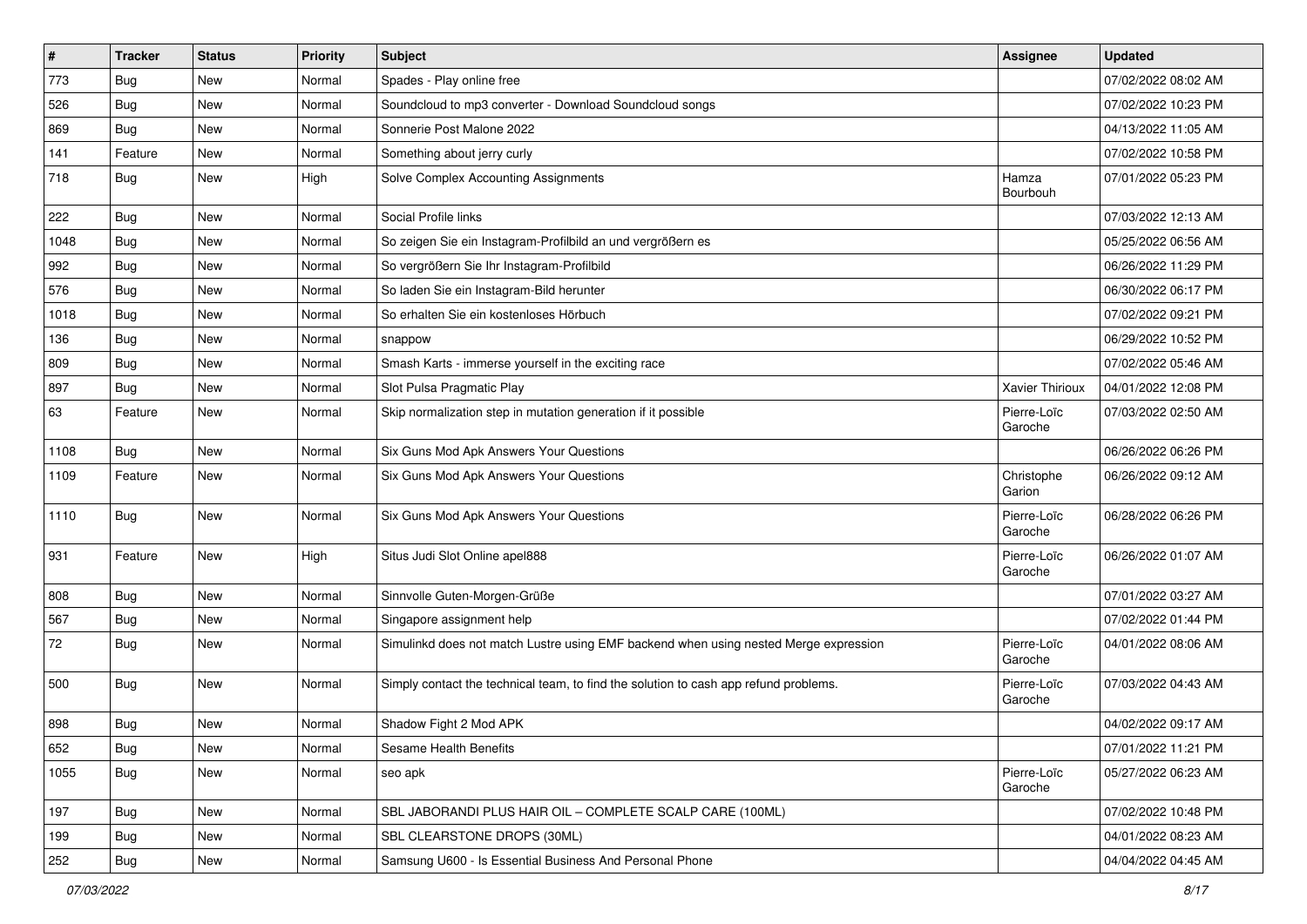| $\sharp$ | <b>Tracker</b> | <b>Status</b> | <b>Priority</b> | Subject                                                             | Assignee | <b>Updated</b>      |
|----------|----------------|---------------|-----------------|---------------------------------------------------------------------|----------|---------------------|
| 791      | Bug            | New           | Normal          | Samsnung TV Plus is not working                                     |          | 04/01/2022 09:03 AM |
| 902      | Feature        | New           | Normal          | salo717                                                             |          | 05/18/2022 10:35 AM |
| 651      | <b>Bug</b>     | New           | Normal          | Salmon Health Benefits                                              |          | 07/02/2022 12:54 PM |
| 794      | Feature        | New           | Normal          | Safe place to buy fifa coins                                        |          | 07/02/2022 06:57 AM |
| 638      | Bug            | New           | Normal          | Run 3 game                                                          |          | 07/02/2022 06:04 PM |
| 322      | Bug            | New           | Normal          | Rug Cleaning Services in Virginia Beach VA                          |          | 04/01/2022 07:26 AM |
| 337      | Bug            | New           | Normal          | Rug Cleaning Services in Norfolk VA                                 |          | 04/01/2022 07:23 AM |
| 353      | Bug            | New           | Normal          | Rug Cleaning Services in Chesapeake VA                              |          | 04/01/2022 07:14 AM |
| 160      | Bug            | New           | Normal          | rtyuiv wbhyu                                                        |          | 04/01/2022 07:56 AM |
| 261      | Bug            | New           | Normal          | Ringtone Downloads - Easy Ways Come Up With Your Own Ringtones      |          | 07/02/2022 05:21 AM |
| 595      | Bug            | New           | Normal          | RFM Online - une révolution dans la gestion de l'identité numérique |          | 06/27/2022 11:06 PM |
| 250      | Bug            | New           | Normal          | Reviews of phone ringtones                                          |          | 07/02/2022 07:08 PM |
| 804      | Bug            | New           | Normal          | Review                                                              |          | 07/02/2022 09:56 PM |
| 471      | Bug            | New           | Normal          | Residential Floor Cleaning Westchester MA                           |          | 07/02/2022 08:00 AM |
| 447      | Bug            | New           | Normal          | Residential Floor Cleaning Watertown MA                             |          | 04/01/2022 07:49 AM |
| 422      | Bug            | New           | Normal          | Residential Floor Cleaning Somerville MA                            |          | 04/01/2022 07:46 AM |
| 455      | Bug            | New           | Normal          | Residential Floor Cleaning Quincy MA                                |          | 04/01/2022 07:38 AM |
| 439      | Bug            | New           | Normal          | Residential Floor Cleaning Newton MA                                |          | 04/01/2022 07:49 AM |
| 463      | <b>Bug</b>     | New           | Normal          | Residential Floor Cleaning Medford MA                               |          | 04/01/2022 07:32 AM |
| 431      | Bug            | New           | Normal          | Residential Floor Cleaning Brookline MA                             |          | 04/01/2022 07:50 AM |
| 414      | Bug            | New           | Normal          | Residential Floor Cleaning Boston MA                                |          | 04/01/2022 07:46 AM |
| 1082     | Bug            | New           | Normal          | Reset chime bank password without phone number                      |          | 06/15/2022 11:56 AM |
| 127      | Feature        | New           | Normal          | replica af1                                                         |          | 04/01/2022 07:55 AM |
| 139      | Bug            | New           | Normal          | relseo                                                              |          | 07/02/2022 07:47 PM |
| 1132     | Bug            | New           | Normal          | Registration process on Huobi                                       |          | 06/30/2022 05:10 AM |
| 695      | Bug            | New           | Normal          | Refer Listas IPTV Apk                                               |          | 07/03/2022 12:58 AM |
| 875      | Bug            | New           | Normal          | Red ball game                                                       |          | 04/01/2022 09:15 AM |
| 243      | Feature        | New           | Normal          | Reconstruir la pandilla de la mafia en Gangstar Vegas MOD APK       |          | 07/01/2022 04:40 PM |
| 207      | Feature        | New           | Low             | real estate lead conversion                                         |          | 07/02/2022 01:13 PM |
| 704      | Bug            | New           | Normal          | Reach support team of Chime Customer Service for instant help       |          | 07/03/2022 12:04 AM |
| 917      | Bug            | New           | Normal          | Random Person Sent Me Money on Cash App-find solution?              |          | 04/09/2022 12:32 PM |
| 552      | Feature        | New           | Normal          | Radio rfm and the benefits of radio rfm                             |          | 07/03/2022 12:38 AM |
| 549      | Bug            | New           | Normal          | Radio Luisteren                                                     |          | 07/02/2022 01:24 AM |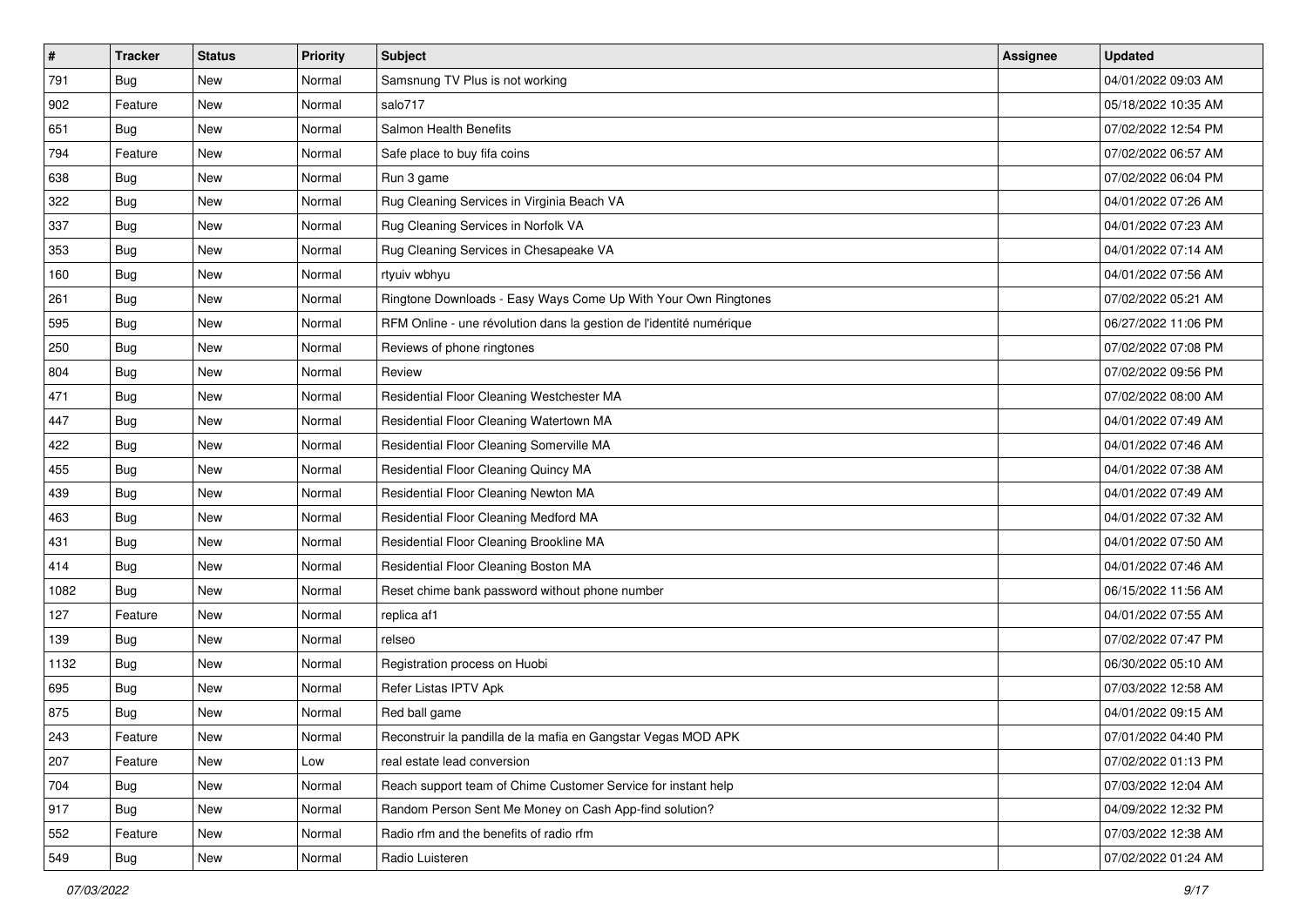| $\sharp$ | <b>Tracker</b> | <b>Status</b> | Priority | <b>Subject</b>                                                              | <b>Assignee</b>        | <b>Updated</b>      |
|----------|----------------|---------------|----------|-----------------------------------------------------------------------------|------------------------|---------------------|
| 1096     | Bug            | New           | Normal   | Race and experience new life.                                               |                        | 06/26/2022 06:07 PM |
| 546      | Feature        | New           | Normal   | Quickbooks Error                                                            |                        | 07/03/2022 02:21 AM |
| 488      | Bug            | New           | Normal   | Quick solution to solve cash app dispute by the technical team              |                        | 07/03/2022 05:02 AM |
| 1023     | Bug            | New           | Normal   | Questions That Are Typically Asked About Trap The Cat                       |                        | 05/14/2022 03:51 AM |
| 244      | Bug            | New           | Normal   | Quels sont les avantages des stations de radio en ligne.                    |                        | 07/02/2022 09:56 PM |
| 715      | Bug            | New           | Normal   | Puppy Playtime Descargar gratis                                             |                        | 07/02/2022 05:29 PM |
| 850      | Bug            | New           | Normal   | Puppy Playtime APK Android                                                  |                        | 04/01/2022 09:14 AM |
| 797      | Bug            | New           | Normal   | Psychedelic                                                                 | Christophe<br>Garion   | 07/01/2022 03:52 AM |
| 73       | Bug            | New           | Urgent   | properties ID is not set in Json in EMF backend                             | Pierre-Loïc<br>Garoche | 06/27/2022 09:11 PM |
| 517      | Bug            | <b>New</b>    | Normal   | Proficient tips to take help of cash app support professionals:             |                        | 07/01/2022 09:28 PM |
| 1137     | Bug            | New           | Normal   | Professional report                                                         |                        | 07/01/2022 05:19 PM |
| 152      | Bug            | New           | High     | professional bridal makeup artist                                           | Christophe<br>Garion   | 06/26/2022 05:44 PM |
| 211      | Bug            | New           | Normal   | Problem in Cash App rebate? Call Cash App customer service number for help. |                        | 07/02/2022 07:08 PM |
| 173      | Feature        | New           | Normal   | private limited company registration                                        |                        | 07/02/2022 04:39 PM |
| 1113     | Bug            | New           | Normal   | Press the button to control your car                                        |                        | 06/20/2022 12:09 PM |
| 603      | Bug            | New           | Normal   | Premiere gratuito da lista de IPTV                                          |                        | 06/29/2022 08:40 PM |
| 218      | Bug            | New           | Normal   | Popular Educational trends                                                  |                        | 07/02/2022 02:49 AM |
| 872      | Bug            | New           | Normal   | Poppy Playtime Horror Game Free                                             |                        | 04/01/2022 09:11 AM |
| 830      | Bug            | New           | Normal   | Poppy Playtime APK                                                          |                        | 06/27/2022 10:31 PM |
| 860      | Bug            | New           | Normal   | pokemon guide                                                               | Pierre-Loïc<br>Garoche | 06/18/2022 08:18 PM |
| 766      | Bug            | New           | Normal   | Pobreflix Mod APK Review                                                    |                        | 07/02/2022 02:16 AM |
| 648      | Feature        | New           | Normal   | <b>Plum Health Benefits</b>                                                 |                        | 07/02/2022 01:06 PM |
| 606      | Feature        | New           | Normal   | Play unblocked cookie crush 3                                               | Pierre-Loïc<br>Garoche | 07/02/2022 08:15 PM |
| 600      | Bug            | New           | Normal   | Play Store Pro                                                              |                        | 07/03/2022 12:51 AM |
| 816      | Bug            | New           | Normal   | Play Scribble io fun with everyone                                          |                        | 07/02/2022 10:43 AM |
| 640      | Bug            | New           | Normal   | play game with me                                                           |                        | 07/02/2022 02:38 AM |
| 556      | <b>Bug</b>     | New           | Normal   | Play Game Mod Apk With Your Friends                                         |                        | 07/02/2022 07:36 PM |
| 752      | Bug            | New           | Normal   | Plagerism checker                                                           |                        | 06/26/2022 06:33 PM |
| 744      | <b>Bug</b>     | New           | Normal   | Pixel Survive                                                               |                        | 06/28/2022 05:13 AM |
| 172      | Feature        | New           | Normal   | pgdm colleges in bangalore                                                  |                        | 06/30/2022 09:28 AM |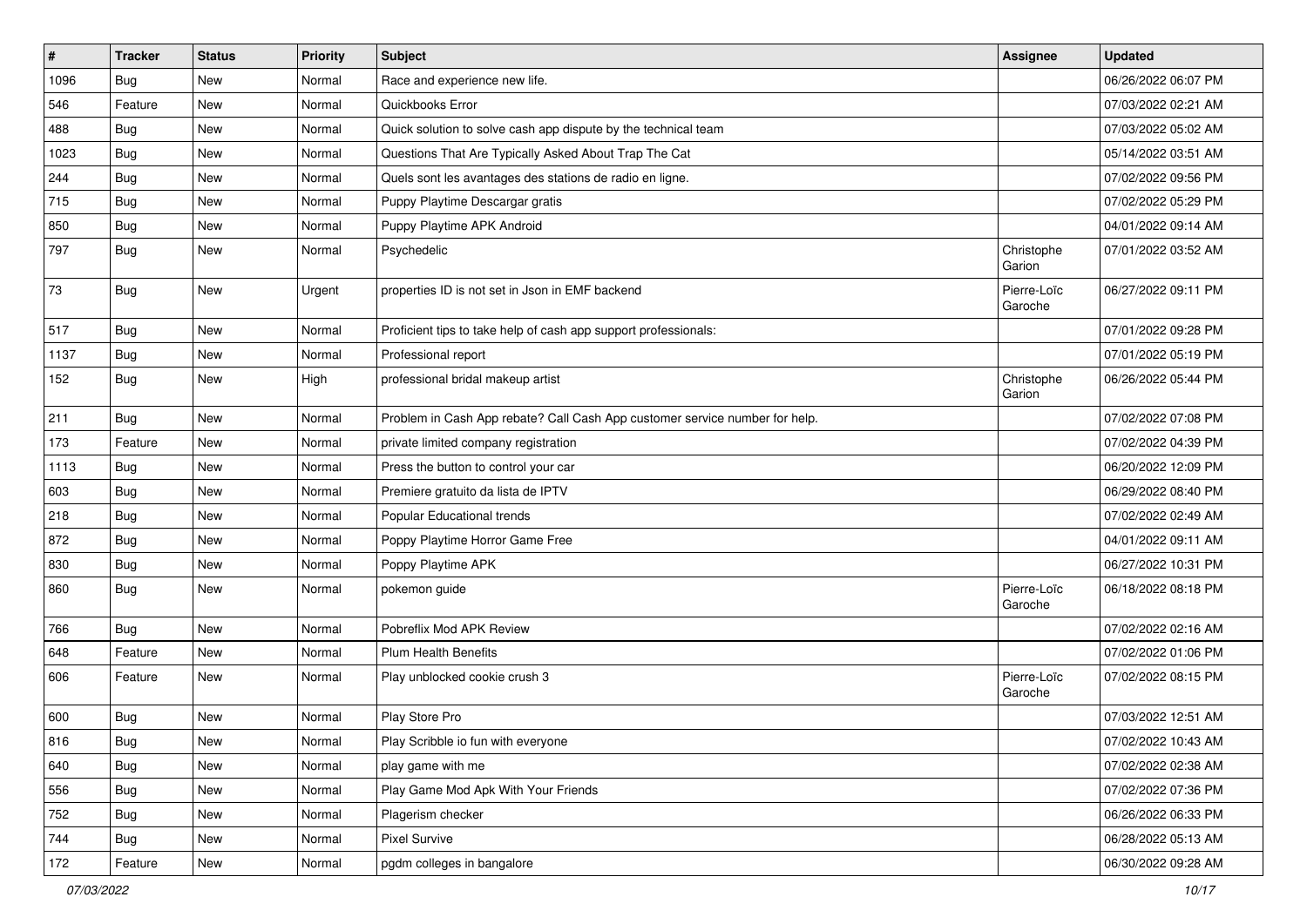| $\pmb{\#}$ | <b>Tracker</b> | <b>Status</b> | <b>Priority</b> | <b>Subject</b>                                                    | Assignee              | <b>Updated</b>      |
|------------|----------------|---------------|-----------------|-------------------------------------------------------------------|-----------------------|---------------------|
| 649        | Feature        | New           | Normal          | Pear Health Benefits                                              |                       | 06/28/2022 08:04 AM |
| 654        | Feature        | New           | Normal          | <b>Peach Health Benefits</b>                                      |                       | 07/02/2022 05:52 AM |
| 975        | <b>Bug</b>     | New           | Normal          | Payback 2 Mod APK                                                 |                       | 05/05/2022 10:56 AM |
| 1090       | Bug            | New           | Normal          | Pay Someone To Do My Assignment                                   |                       | 06/11/2022 03:15 PM |
| 1089       | Bug            | <b>New</b>    | Normal          | Pay Someone To Do My Assignment                                   |                       | 06/15/2022 04:44 AM |
| 817        | <b>Bug</b>     | New           | Normal          | Pacman 30th Anniversary                                           |                       | 07/02/2022 05:11 AM |
| 280        | Bug            | <b>New</b>    | Normal          | Pacific Web Design                                                |                       | 07/02/2022 08:55 AM |
| 138        | Bug            | <b>New</b>    | Normal          | own-sweethome                                                     |                       | 07/02/2022 05:33 PM |
| 662        | <b>Bug</b>     | <b>New</b>    | Normal          | Oreo TV Download - The Easiest Way to Watch Live TV               |                       | 07/01/2022 11:55 PM |
| 643        | <b>Bug</b>     | <b>New</b>    | Normal          | Oreo TV Apk Download                                              |                       | 07/02/2022 12:05 PM |
| 858        | Bug            | New           | Normal          | opourid                                                           | Christophe<br>Garion  | 04/01/2022 09:13 AM |
| 1047       | Bug            | <b>New</b>    | Normal          | Opensea                                                           | Corentin<br>Lauverjat | 05/24/2022 02:32 PM |
| 753        | <b>Bug</b>     | <b>New</b>    | Normal          | onlineessaygrader                                                 |                       | 06/28/2022 05:55 AM |
| 619        | <b>Bug</b>     | <b>New</b>    | Normal          | Online Trusted Medicine Store in US for Health - Genericmedsupply |                       | 07/02/2022 07:04 PM |
| 609        | <b>Bug</b>     | <b>New</b>    | High            | Online Trusted Medicine Store in US for Health - Genericmedsupply |                       | 07/01/2022 09:20 AM |
| 740        | Feature        | <b>New</b>    | Normal          | Online Thesis Help USA                                            |                       | 07/02/2022 03:17 PM |
| 856        | <b>Bug</b>     | New           | Normal          | Online Classes Assistance Help For Student                        |                       | 04/01/2022 09:13 AM |
| 855        | Bug            | <b>New</b>    | Normal          | Online Classes Assistance Help For Student                        |                       | 04/01/2022 09:13 AM |
| 848        | Feature        | <b>New</b>    | Normal          | Online Classes Assistance                                         |                       | 04/01/2022 08:57 AM |
| 1056       | Feature        | <b>New</b>    | Normal          | <b>Online Class Issues</b>                                        |                       | 05/28/2022 12:44 AM |
| 681        | Feature        | New           | High            | Online Class                                                      |                       | 07/01/2022 04:41 PM |
| 659        | Bug            | New           | Normal          | Olive Oil Properties And Health Benefits                          |                       | 07/03/2022 04:54 AM |
| 364        | Bug            | <b>New</b>    | Normal          | Office Moving Services in Washington DC                           |                       | 04/01/2022 07:13 AM |
| 388        | <b>Bug</b>     | <b>New</b>    | Normal          | Office Moving Services in Sterling VA                             |                       | 04/01/2022 07:16 AM |
| 400        | Bug            | New           | Normal          | Office Moving Services in Potomac MD                              |                       | 07/02/2022 11:57 PM |
| 382        | Bug            | New           | Normal          | Office Moving Services in McLean VA                               |                       | 04/01/2022 07:17 AM |
| 406        | Bug            | New           | Normal          | Office Moving Services in Gaithersburg MD                         |                       | 04/01/2022 07:47 AM |
| 376        | Bug            | New           | Normal          | Office Moving Services in Fairfax VA                              |                       | 04/01/2022 07:17 AM |
| 358        | Bug            | New           | Normal          | Office Moving Services in Baltimore MD                            |                       | 04/01/2022 07:13 AM |
| 370        | Bug            | New           | Normal          | Office Moving Services in Arlington County VA                     |                       | 04/01/2022 07:16 AM |
| 394        | Bug            | New           | Normal          | Office Moving Services in Annapolis MD                            |                       | 04/01/2022 07:15 AM |
| 311        | <b>Bug</b>     | New           | Normal          | Odor Removal Services in Virginia Beach VA                        |                       | 04/01/2022 07:19 AM |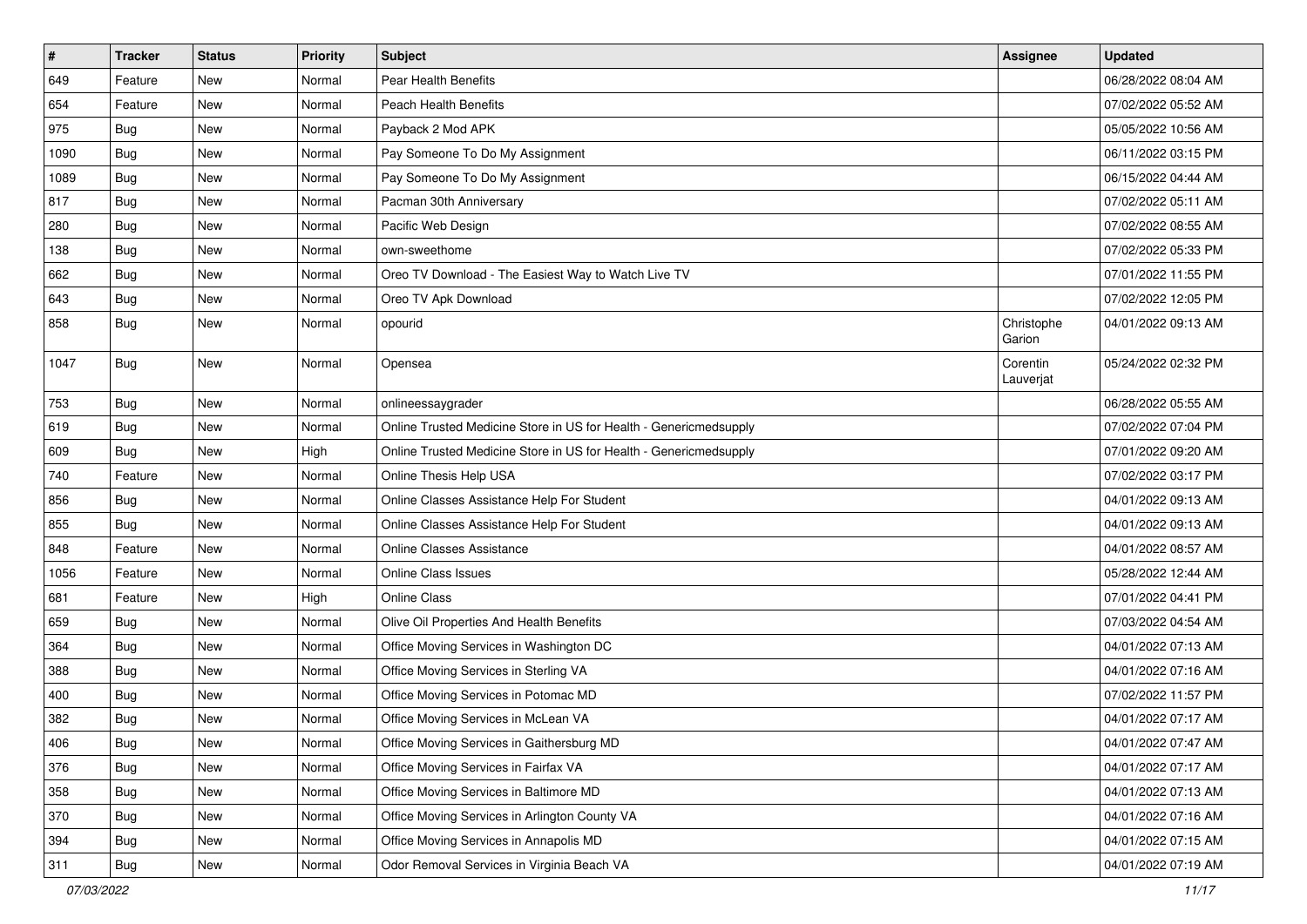| $\pmb{\#}$ | <b>Tracker</b> | <b>Status</b> | <b>Priority</b> | <b>Subject</b>                                                                         | Assignee               | <b>Updated</b>      |
|------------|----------------|---------------|-----------------|----------------------------------------------------------------------------------------|------------------------|---------------------|
| 329        | Bug            | New           | Normal          | Odor Removal Services in Norfolk VA                                                    |                        | 04/01/2022 07:22 AM |
| 344        | Bug            | <b>New</b>    | Normal          | Odor Removal Services in Chesapeake VA                                                 |                        | 06/30/2022 03:40 PM |
| 777        | <b>Bug</b>     | New           | Normal          | Obtain driving instructions using Google Maps.                                         |                        | 07/03/2022 03:06 AM |
| 183        | Bug            | <b>New</b>    | Normal          | Nursing Assignment Help Online                                                         |                        | 07/03/2022 05:12 AM |
| 1005       | Bug            | <b>New</b>    | High            | Nursing Assignment Help in UK                                                          |                        | 05/13/2022 05:33 PM |
| 669        | Feature        | New           | Normal          | Nursing Assignment Help                                                                |                        | 07/02/2022 05:58 PM |
| 828        | <b>Bug</b>     | <b>New</b>    | Normal          | Nursery management                                                                     |                        | 06/28/2022 12:10 PM |
| 481        | Bug            | New           | Normal          | Nur Online Shop                                                                        |                        | 06/29/2022 03:52 PM |
| 480        | Bug            | <b>New</b>    | Normal          | Nur Online Shop                                                                        |                        | 07/03/2022 12:43 AM |
| 866        | Feature        | <b>New</b>    | Normal          | Northern Ireland Dissertation Writing Service                                          | Pierre-Loïc<br>Garoche | 04/01/2022 09:12 AM |
| 862        | <b>Bug</b>     | <b>New</b>    | Normal          | none                                                                                   |                        | 04/01/2022 09:11 AM |
| 185        | Bug            | <b>New</b>    | Normal          | Non-Plagiarized Research Writing                                                       |                        | 07/03/2022 02:00 AM |
| 277        | Feature        | <b>New</b>    | Normal          | Nike Dunks Replica                                                                     |                        | 04/01/2022 08:19 AM |
| 276        | Feature        | <b>New</b>    | Normal          | Nike Dunks Replica                                                                     |                        | 04/01/2022 08:19 AM |
| 821        | Bug            | New           | Normal          | Nicoo - A Review of the Popular Battle Royale Game                                     |                        | 06/28/2022 08:30 AM |
| 115        | <b>Bug</b>     | New           | Normal          | NFL LIVE STREAM                                                                        |                        | 07/03/2022 02:39 AM |
| 1026       | Bug            | <b>New</b>    | Normal          | New Puzzle Game for All Age - Dordle                                                   |                        | 06/25/2022 06:17 PM |
| 572        | Feature        | <b>New</b>    | Normal          | New features of WhatsApp Plus on Android phones                                        | Pierre-Loïc<br>Garoche | 06/29/2022 04:10 PM |
| 204        | Feature        | <b>New</b>    | Normal          | New Car Tyres                                                                          |                        | 04/01/2022 08:40 AM |
| 209        | <b>Bug</b>     | New           | Normal          | Neglect to access old Cash App account considering message notice issue? Contact help. |                        | 07/03/2022 01:39 AM |
| 583        | Bug            | New           | High            | Need the Cash app customer service phone number?                                       |                        | 07/01/2022 01:40 PM |
| 894        | Feature        | New           | Normal          | Need phd dissertation help in UK                                                       |                        | 05/30/2022 12:29 PM |
| 550        | Bug            | New           | Normal          | Nederland FM - beste manieren om naar internationale radio op internet te luisteren    |                        | 06/29/2022 12:06 AM |
| 527        | Feature        | <b>New</b>    | Normal          | My Teachers                                                                            |                        | 07/03/2022 02:50 AM |
| 234        | Bug            | New           | Normal          | My Personal Experience With the College Writing Services                               |                        | 07/03/2022 04:42 AM |
| 532        | Bug            | New           | Normal          | My Assignment Help                                                                     |                        | 07/02/2022 07:00 PM |
| 790        | Bug            | New           | Normal          | My app                                                                                 |                        | 04/01/2022 09:03 AM |
| 990        | Bug            | New           | Normal          | Mushrooms                                                                              |                        | 06/26/2022 05:41 AM |
| 362        | Bug            | New           | Normal          | Moving Services in Washington DC                                                       |                        | 04/01/2022 07:13 AM |
| 386        | Bug            | New           | Normal          | Moving Services in Sterling VA                                                         |                        | 04/01/2022 07:16 AM |
| 398        | Bug            | New           | Normal          | Moving Services in Potomac MD                                                          |                        | 04/01/2022 07:32 AM |
| 380        | Bug            | New           | Normal          | Moving Services in McLean VA                                                           |                        | 07/03/2022 04:47 AM |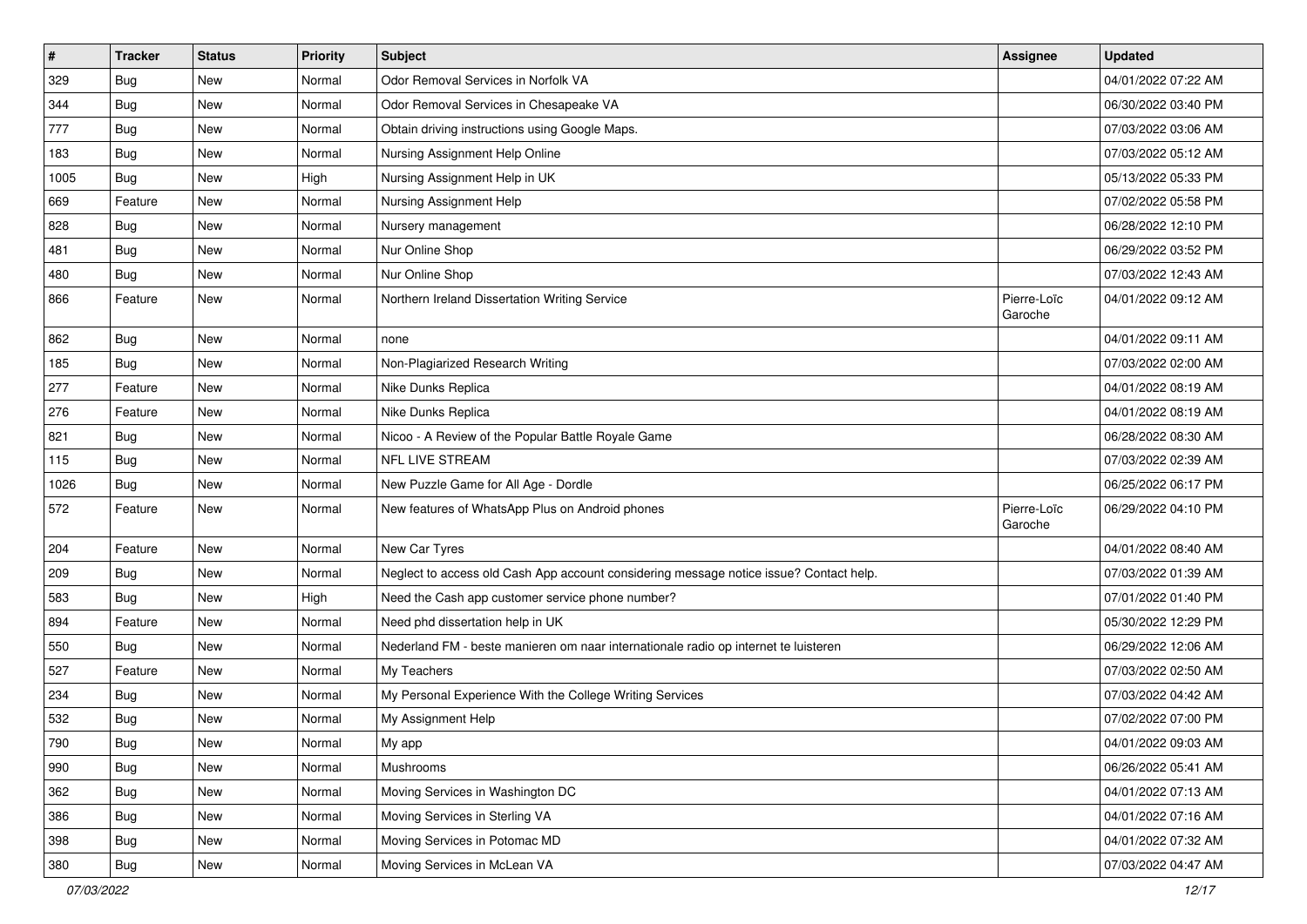| #    | <b>Tracker</b> | <b>Status</b> | Priority | <b>Subject</b>                                                     | Assignee               | <b>Updated</b>      |
|------|----------------|---------------|----------|--------------------------------------------------------------------|------------------------|---------------------|
| 404  | Bug            | New           | Normal   | Moving Services in Gaithersburg MD                                 |                        | 04/01/2022 07:47 AM |
| 374  | Bug            | <b>New</b>    | Normal   | Moving Services in Fairfax VA                                      |                        | 04/01/2022 07:18 AM |
| 356  | Bug            | New           | Normal   | Moving Services in Baltimore MD                                    |                        | 04/01/2022 07:13 AM |
| 368  | Bug            | New           | Normal   | Moving Services in Arlington County VA                             |                        | 04/01/2022 07:12 AM |
| 392  | Bug            | New           | Normal   | Moving Services in Annapolis MD                                    |                        | 04/01/2022 07:16 AM |
| 935  | Bug            | New           | Normal   | MovieBox Pro Apk - Watch Movies and TV Shows on Your Android Phone |                        | 06/26/2022 04:11 AM |
| 934  | Bug            | New           | Normal   | MovieBox Pro Apk - Watch Movies and TV Shows on Your Android Phone |                        | 05/10/2022 11:01 AM |
| 318  | Bug            | New           | Normal   | Mold Removal Services in Virginia Beach VA                         |                        | 04/01/2022 07:27 AM |
| 333  | Bug            | New           | Normal   | Mold Removal Services in Norfolk VA                                |                        | 07/02/2022 04:53 PM |
| 348  | Bug            | New           | Normal   | Mold Removal Services in Chesapeake VA                             |                        | 06/28/2022 12:53 AM |
| 248  | Bug            | New           | Normal   | Mobile ringtones and attractiveness ringtones                      |                        | 07/03/2022 02:00 AM |
| 726  | Bug            | New           | Normal   | Mobile Application Development Services                            |                        | 06/30/2022 08:49 PM |
| 905  | Bug            | New           | Normal   | MINI MILITIA MOD APK                                               |                        | 05/19/2022 01:54 PM |
| 820  | Bug            | New           | Normal   | Metal Slug Apk para Android                                        |                        | 07/01/2022 05:10 PM |
| 819  | <b>Bug</b>     | New           | Normal   | Metal Slug Apk para Android                                        |                        | 06/27/2022 09:35 AM |
| 205  | Bug            | New           | Low      | Mens Designer Glasses                                              |                        | 07/03/2022 01:28 AM |
| 988  | Bug            | New           | Normal   | <b>Medicinal Mushrooms</b>                                         |                        | 06/27/2022 09:33 AM |
| 987  | Bug            | New           | Normal   | <b>Medicinal Mushrooms</b>                                         |                        | 06/27/2022 07:13 PM |
| 114  | Bug            | New           | Normal   | <b>Medical Research Writing Services</b>                           |                        | 07/02/2022 01:08 PM |
| 991  | Bug            | <b>New</b>    | Normal   | <b>MDMA MOLLY</b>                                                  |                        | 05/03/2022 12:03 AM |
| 310  | Bug            | New           | Normal   | Mattress Cleaning Services in Virginia Beach VA                    |                        | 06/26/2022 04:33 AM |
| 328  | Bug            | New           | Normal   | Mattress Cleaning Services in Norfolk VA                           |                        | 04/01/2022 07:26 AM |
| 343  | Bug            | New           | Normal   | Mattress Cleaning Services in Chesapeake VA                        |                        | 04/01/2022 07:16 AM |
| 953  | Bug            | New           | Normal   | Manga Dogs - Read Your Favorite Comics on Your Smartphone          |                        | 06/27/2022 03:53 PM |
| 288  | Bug            | New           | Normal   | Make shopping easier                                               |                        | 04/01/2022 07:56 AM |
| 287  | Bug            | New           | Normal   | Make shopping easier                                               |                        | 04/01/2022 08:41 AM |
| 870  | Bug            | New           | Normal   | Mahjong Solitaire                                                  |                        | 04/01/2022 09:12 AM |
| 612  | <b>Bug</b>     | New           | Normal   | Luxury Slingshot Rental                                            |                        | 07/01/2022 04:23 PM |
| 96   | Bug            | Resolved      | High     | Lustrec installation failed                                        | Pierre-Loïc<br>Garoche | 04/01/2022 08:11 AM |
| 1121 | Bug            | New           | Normal   | LustreC do not run                                                 |                        | 06/22/2022 08:43 AM |
| 825  | <b>Bug</b>     | New           | Normal   | Lucky Patcher Download                                             |                        | 06/26/2022 06:09 PM |
| 665  | Feature        | New           | Normal   | Look for a dedicated help with finance assignment                  |                        | 07/01/2022 07:46 PM |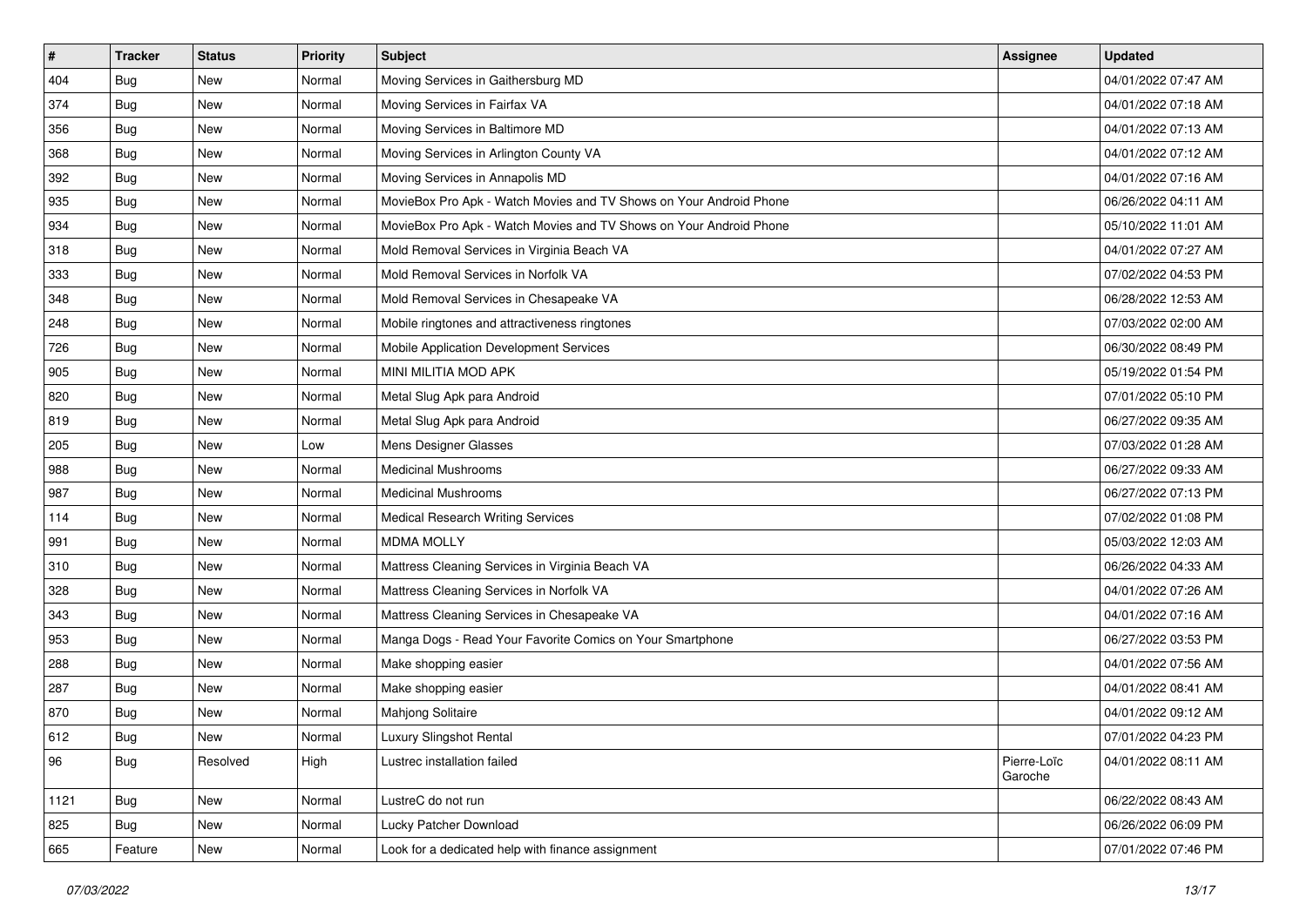| $\vert$ # | <b>Tracker</b> | <b>Status</b> | <b>Priority</b> | Subject                                                                                                                                                  | Assignee               | <b>Updated</b>      |
|-----------|----------------|---------------|-----------------|----------------------------------------------------------------------------------------------------------------------------------------------------------|------------------------|---------------------|
| 1111      | <b>Bug</b>     | New           | Normal          | LOLBeans is a fun battle royale game where you race with other players while avoiding obstacles. Reach the<br>end of the course in competitive gameplay! |                        | 07/01/2022 05:08 AM |
| 270       | Bug            | New           | Normal          | Logo Mansion                                                                                                                                             | Christophe<br>Garion   | 04/01/2022 08:20 AM |
| 677       | Bug            | <b>New</b>    | Normal          | Logo Design Services Near Me                                                                                                                             |                        | 06/29/2022 11:58 AM |
| 365       | <b>Bug</b>     | New           | Normal          | Local Moving Services in Washington DC                                                                                                                   |                        | 04/01/2022 07:12 AM |
| 389       | Bug            | New           | Normal          | Local Moving Services in Sterling VA                                                                                                                     |                        | 04/01/2022 07:16 AM |
| 401       | <b>Bug</b>     | New           | Normal          | Local Moving Services in Potomac MD                                                                                                                      |                        | 04/01/2022 07:48 AM |
| 383       | Bug            | New           | Normal          | Local Moving Services in McLean VA                                                                                                                       |                        | 04/01/2022 07:17 AM |
| 377       | Bug            | New           | Normal          | Local Moving Services in Fairfax VA                                                                                                                      |                        | 04/01/2022 07:17 AM |
| 359       | Bug            | New           | Normal          | Local Moving Services in Baltimore MD                                                                                                                    |                        | 04/01/2022 07:15 AM |
| 371       | <b>Bug</b>     | New           | Normal          | Local Moving Services in Arlington County VA                                                                                                             |                        | 04/01/2022 07:13 AM |
| 395       | Bug            | <b>New</b>    | Normal          | Local Moving Services in Annapolis MD                                                                                                                    |                        | 04/01/2022 07:15 AM |
| 171       | Feature        | New           | Normal          | loan management system                                                                                                                                   |                        | 07/02/2022 03:16 PM |
| 623       | Bug            | New           | Normal          | Listen to online radio stations for mobile phones                                                                                                        |                        | 07/02/2022 02:39 AM |
| 479       | Bug            | New           | Normal          | Limousine Service Bellevue WA                                                                                                                            |                        | 07/03/2022 03:10 AM |
| 1098      | Bug            | New           | Normal          | Life of a Fisherman                                                                                                                                      |                        | 06/26/2022 05:16 PM |
| 502       | Bug            | <b>New</b>    | Normal          | Les instructions pour définir des sonneries pour iPhone sont simples et faciles à suivre                                                                 |                        | 07/02/2022 02:00 PM |
| 1077      | Bug            | New           | Normal          | Les excellentes façons d'utiliser ces images                                                                                                             |                        | 07/02/2022 03:37 AM |
| 673       | Bug            | New           | Normal          | Learn the basics of pixel art - Clear grid                                                                                                               |                        | 07/01/2022 01:56 PM |
| 562       | <b>Bug</b>     | New           | Normal          | Learn Basic Mahjong Rules                                                                                                                                |                        | 07/02/2022 01:30 AM |
| 151       | Feature        | New           | Normal          | Law Essay Writing Service - Assignments Planet                                                                                                           |                        | 07/02/2022 06:37 PM |
| 739       | Bug            | New           | Normal          | law dissertation help                                                                                                                                    |                        | 06/27/2022 06:12 PM |
| 779       | Feature        | New           | Normal          | Latest Whatsapp groups for Teens                                                                                                                         | Pierre-Loïc<br>Garoche | 07/01/2022 05:00 PM |
| 904       | Feature        | New           | Normal          | Laora seeck                                                                                                                                              |                        | 04/20/2022 11:54 AM |
| 883       | Bug            | New           | Normal          | Langweilen Sie sich jemals bei der gleichen alten Schriftart auf Instagram?                                                                              |                        | 04/01/2022 09:16 AM |
| 851       | Bug            | New           | Normal          | Laden Sie den kostenlosen MP3-Klingelton für Ihr Mobiltelefon herunter                                                                                   |                        | 04/01/2022 09:14 AM |
| 194       | Bug            | New           | Normal          | lace closure wigs                                                                                                                                        |                        | 07/02/2022 12:14 PM |
| 716       | Bug            | New           | Normal          | La celebración de un BabyShower.                                                                                                                         |                        | 07/02/2022 11:34 PM |
| 962       | Bug            | New           | Normal          | Kostenlose Hörbücher                                                                                                                                     |                        | 06/26/2022 10:45 PM |
| 528       | Bug            | New           | Normal          | Korean Mag                                                                                                                                               |                        | 07/02/2022 07:48 PM |
| 534       | <b>Bug</b>     | New           | Normal          | Know how to initiate cash app refund by contacting the technical team                                                                                    | Pierre-Loïc<br>Garoche | 07/02/2022 05:08 PM |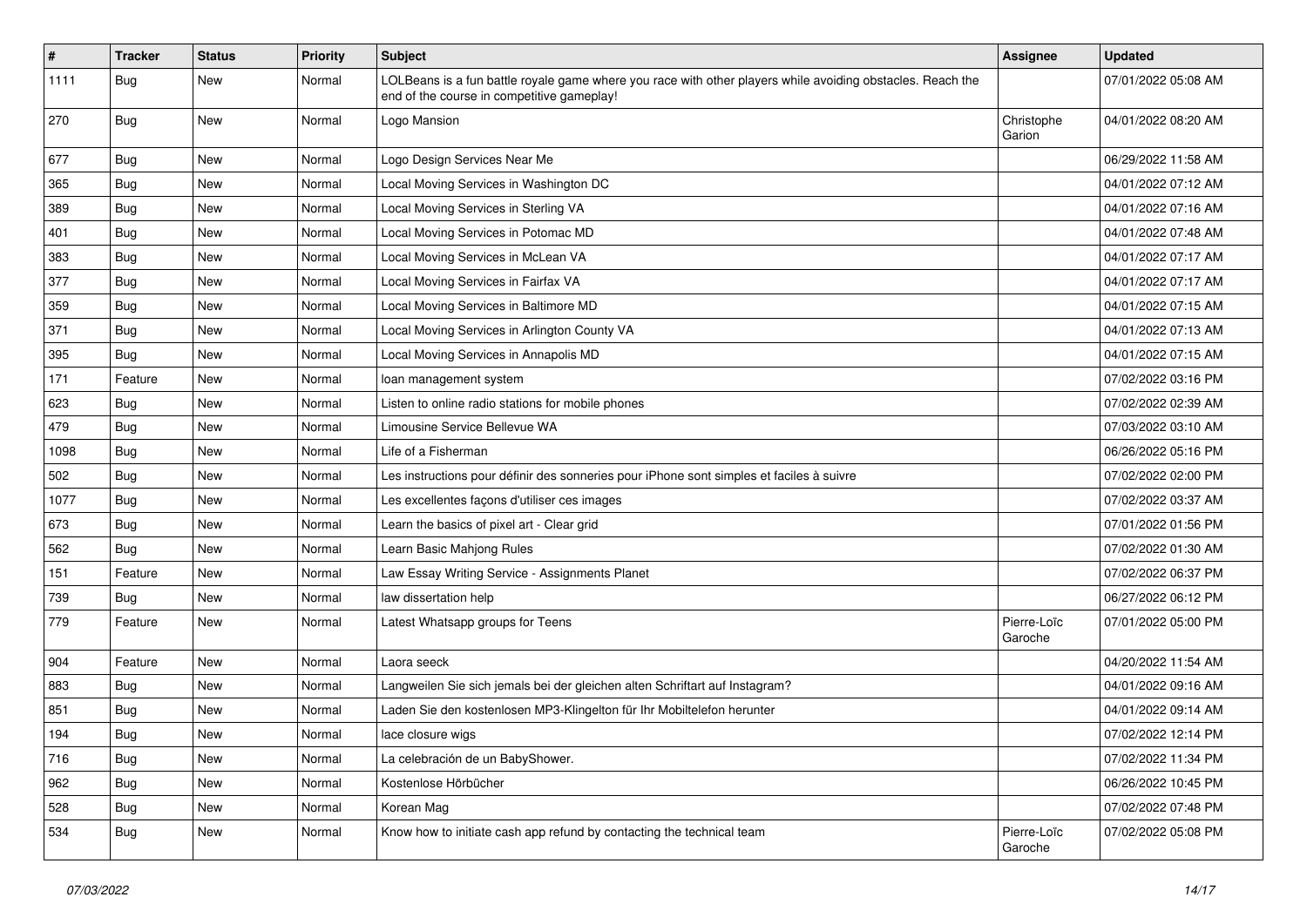| $\vert$ # | <b>Tracker</b> | <b>Status</b> | Priority | <b>Subject</b>                                                                                                  | <b>Assignee</b>        | <b>Updated</b>      |
|-----------|----------------|---------------|----------|-----------------------------------------------------------------------------------------------------------------|------------------------|---------------------|
| 663       | <b>Bug</b>     | New           | Normal   | Know how the Cash app twitches words in a detailed way.                                                         | Pierre-Loïc<br>Garoche | 06/28/2022 07:08 PM |
| 1119      | Bug            | New           | Normal   | Klondike Solitaire                                                                                              |                        | 06/27/2022 03:00 PM |
| 1016      | Bug            | New           | Normal   | Klondike Solitaire                                                                                              |                        | 05/12/2022 09:03 AM |
| 873       | Bug            | New           | Normal   | Klingeltöne mp3                                                                                                 |                        | 04/13/2022 11:03 AM |
| 893       | Bug            | New           | Normal   | klingeltone                                                                                                     |                        | 04/13/2022 11:06 AM |
| 119       | Bug            | New           | Normal   | klhjigyu                                                                                                        |                        | 07/02/2022 11:37 PM |
| 656       | Bug            | New           | Normal   | Kiwi Nutrition Facts And Health Benefits                                                                        |                        | 07/02/2022 03:44 PM |
| 566       | Bug            | New           | Normal   | Kinemaster Pro Download - los App Review                                                                        |                        | 04/01/2022 09:27 AM |
| 88        | Bug            | New           | Normal   | kind2 output: When for node arguments                                                                           | Pierre-Loïc<br>Garoche | 07/02/2022 02:30 AM |
| 596       | Bug            | <b>New</b>    | Normal   | <b>Kids Games</b>                                                                                               |                        | 06/27/2022 04:08 AM |
| 304       | Bug            | New           | Normal   | Keyless Entry Services in Norcross GA                                                                           |                        | 04/01/2022 07:19 AM |
| 805       | Bug            | New           | Normal   | Ketamine Online Store                                                                                           | Christophe<br>Garion   | 07/01/2022 02:49 AM |
| 803       | Feature        | New           | High     | Ketamine Online Store                                                                                           | Pierre-Loïc<br>Garoche | 07/01/2022 08:21 PM |
| 367       | Bug            | <b>New</b>    | Normal   | Junk Removal Services in Washington DC                                                                          |                        | 04/01/2022 07:12 AM |
| 391       | Bug            | New           | Normal   | Junk Removal Services in Sterling VA                                                                            |                        | 04/01/2022 07:16 AM |
| 403       | Bug            | New           | Normal   | Junk Removal Services in Potomac MD                                                                             |                        | 04/01/2022 07:47 AM |
| 385       | Bug            | New           | Normal   | Junk Removal Services in McLean VA                                                                              |                        | 04/01/2022 07:15 AM |
| 379       | Bug            | New           | Normal   | Junk Removal Services in Fairfax VA                                                                             |                        | 04/01/2022 07:17 AM |
| 361       | Bug            | New           | Normal   | Junk Removal Services in Baltimore MD                                                                           |                        | 04/01/2022 07:13 AM |
| 373       | Bug            | New           | Normal   | Junk Removal Services in Arlington County VA                                                                    |                        | 04/01/2022 07:18 AM |
| 397       | Bug            | New           | Normal   | Junk Removal Services in Annapolis MD                                                                           |                        | 04/01/2022 07:15 AM |
| 653       | Bug            | New           | Normal   | Jujube (Jinjoles): Properties And Health Benefits                                                               |                        | 07/02/2022 08:17 PM |
| 240       | Feature        | New           | Normal   | Juego interesante de Dragon Ball Legends MOD APK                                                                |                        | 07/02/2022 06:27 AM |
| 670       | Bug            | New           | Normal   | JTWhatsApp Apk - The New and Improved WhatsApp                                                                  |                        | 07/02/2022 02:31 AM |
| 842       | Bug            | New           | Normal   | Join the fun game                                                                                               |                        | 04/01/2022 08:58 AM |
| 163       | <b>Bug</b>     | New           | Normal   | jknjopl[                                                                                                        |                        | 04/01/2022 07:58 AM |
| 262       | Bug            | New           | Normal   | It this true to dealing Wuth                                                                                    |                        | 07/02/2022 08:10 PM |
| 1049      | Feature        | New           | Normal   | IT Software Company In Delhi                                                                                    |                        | 05/27/2022 05:24 AM |
| 210       | Bug            | New           | Normal   | Issue with check symbol in Cash App? Dial assist number with calling Cash App customer service phone<br>number. |                        | 06/30/2022 01:52 PM |
| 1134      | <b>Bug</b>     | New           | Normal   | Is WhatsApp Aero Worth Downloading?                                                                             |                        | 07/01/2022 04:03 AM |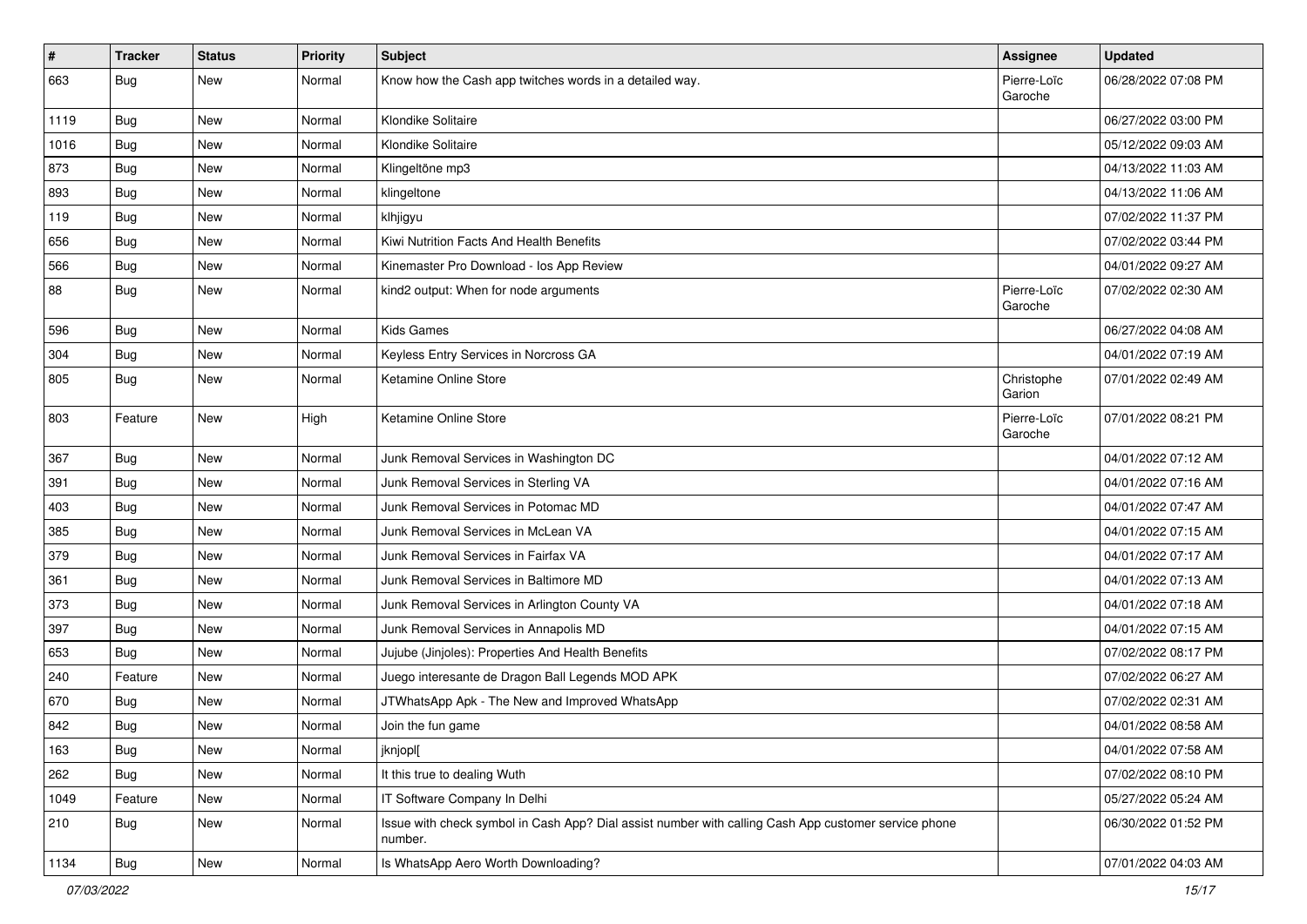| $\vert$ # | <b>Tracker</b> | <b>Status</b> | <b>Priority</b> | Subject                                                                                      | Assignee               | <b>Updated</b>      |
|-----------|----------------|---------------|-----------------|----------------------------------------------------------------------------------------------|------------------------|---------------------|
| 269       | Bug            | New           | Normal          | Is there such a site for app design?                                                         | Anonymous              | 07/03/2022 01:06 AM |
| 1127      | Bug            | <b>New</b>    | Normal          | Is there any support to find Google Feud answers?                                            |                        | 06/27/2022 04:27 AM |
| 999       | Bug            | New           | Normal          | Is there a way to find Google Feud answers?                                                  |                        | 06/28/2022 01:27 AM |
| 231       | Bug            | New           | Normal          | Is the ringtone download difficult or not?                                                   | Pierre-Loïc<br>Garoche | 07/02/2022 01:01 AM |
| 478       | Feature        | <b>New</b>    | Normal          | Is it safe to install third-party WhatsApp GB?                                               |                        | 07/03/2022 04:48 AM |
| 1015      | Bug            | New           | Normal          | Is it possible to send books for free?                                                       |                        | 05/11/2022 04:05 PM |
| 998       | Bug            | New           | Normal          | Is It Hard to Solve Wordle An                                                                |                        | 06/27/2022 12:24 AM |
| 1116      | Bug            | New           | Normal          | ipTV smarts pro                                                                              |                        | 06/29/2022 09:27 AM |
| 993       | Bug            | New           | Normal          | IO Games Free Online                                                                         |                        | 06/26/2022 09:41 AM |
| 788       | Bug            | New           | Normal          | Intro Maker Mod APK                                                                          |                        | 07/02/2022 12:36 AM |
| 225       | Bug            | New           | Normal          | instant personal loan                                                                        |                        | 07/03/2022 12:46 AM |
| 224       | Feature        | New           | Normal          | Instant Personal Loan                                                                        | Pierre-Loïc<br>Garoche | 06/28/2022 04:40 PM |
| 176       | Bug            | <b>New</b>    | Normal          | instant loan without documents                                                               |                        | 06/18/2022 01:43 PM |
| 167       | Bug            | New           | Normal          | instant loan without documents                                                               | Anonymous              | 07/02/2022 02:31 PM |
| 568       | <b>Bug</b>     | New           | Normal          | Instale a versão mais recente do YouTube Premium                                             |                        | 07/02/2022 03:07 AM |
| 748       | Bug            | New           | Normal          | Il y a quelques façons d'obtenir des sonneries gratuites pour votre iPhone                   |                        | 06/26/2022 11:24 PM |
| 1072      | Bug            | New           | Normal          | ij.start canon                                                                               |                        | 06/21/2022 06:56 PM |
| 1013      | Bug            | New           | Normal          | ij.start canon                                                                               |                        | 05/11/2022 11:31 AM |
| 950       | Bug            | New           | Normal          | ij.start canon                                                                               |                        | 06/26/2022 04:35 AM |
| 943       | Bug            | New           | Normal          | ij.start canon                                                                               |                        | 04/13/2022 08:52 AM |
| 846       | Feature        | New           | Normal          | ij.start canon                                                                               |                        | 04/01/2022 08:58 AM |
| 525       | Bug            | New           | Normal          | If you don't have a QR code: How to activate cash app card in app                            |                        | 07/02/2022 02:46 PM |
| 604       | <b>Bug</b>     | New           | Normal          | Idle Game Online                                                                             |                        | 07/02/2022 12:45 AM |
| 1104      | Bug            | New           | Normal          | Idle game fix bug                                                                            |                        | 06/26/2022 06:52 PM |
| 1103      | Bug            | New           | Normal          | Idle game fix bug                                                                            |                        | 06/25/2022 09:08 PM |
| 1031      | Bug            | New           | Normal          | <b>IAFT Traders Union</b>                                                                    |                        | 05/16/2022 03:14 PM |
| 1030      | <b>Bug</b>     | New           | Normal          | <b>IAFT Traders Union</b>                                                                    |                        | 05/16/2022 03:13 PM |
| 736       | Bug            | New           | Normal          | I Want to Edit in My Website (transfer-factor.net) Unfortunately, Unable to Edit It          |                        | 06/24/2022 07:32 AM |
| 711       | Bug            | New           | Normal          | Human Fall Flat Apk Download                                                                 |                        | 07/01/2022 01:14 AM |
| 123       | Bug            | New           | Normal          | https://www.reddit.com/r/NRLgrandfinal2020/                                                  |                        | 07/02/2022 10:05 PM |
| 124       | Bug            | New           | Normal          | https://www.bigmarker.com/ustvpass/LIVE-Atlanta-Falcons-vs-Carolina-Panthers-NFL-Week-8-Game |                        | 04/01/2022 07:55 AM |
| 486       | <b>Bug</b>     | New           | Low             | HP Wireless Printer Setup                                                                    | Anonymous              | 07/02/2022 12:54 PM |